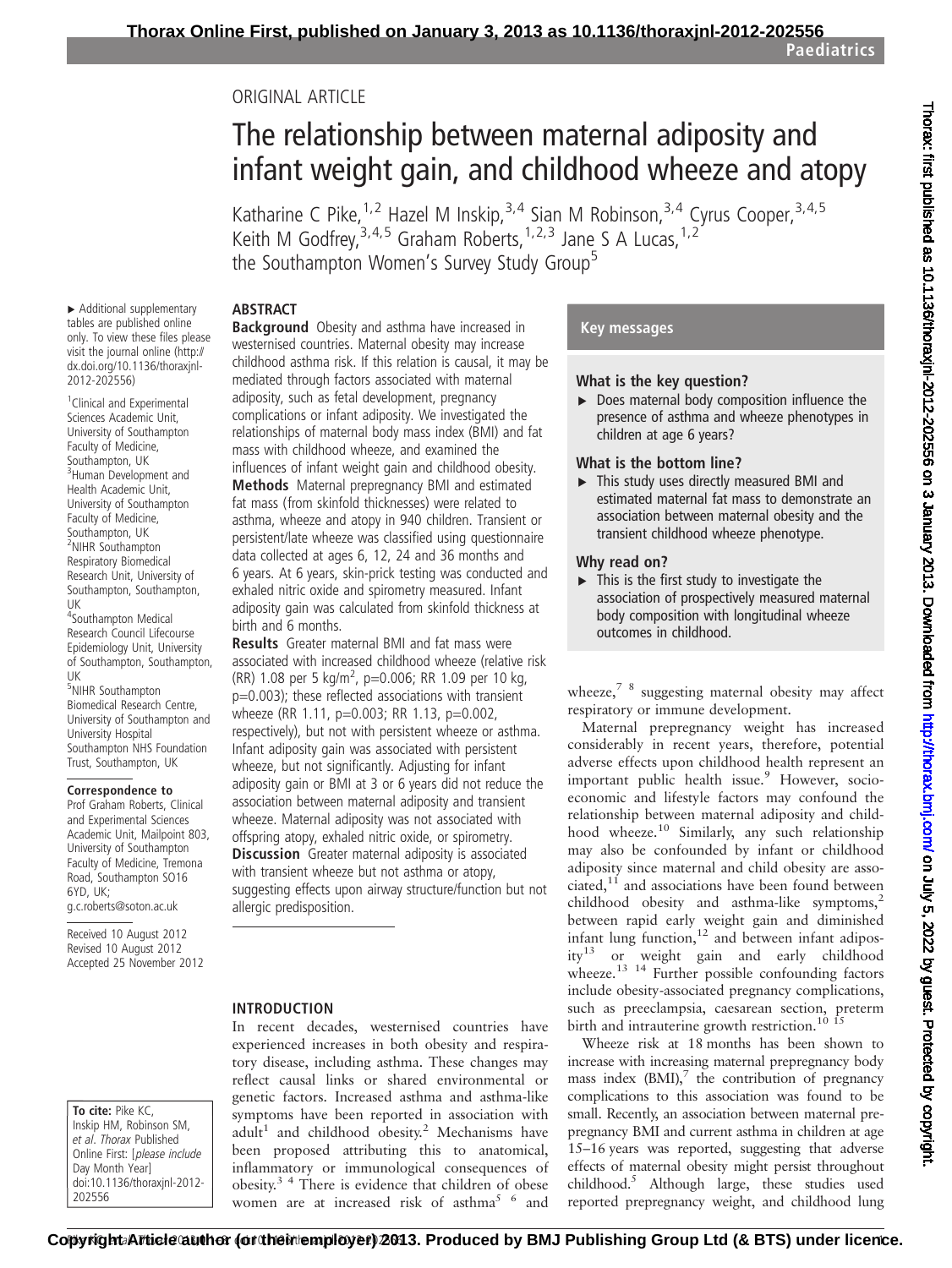function and atopy were not measured. Measures of fat mass may potentially represent maternal adiposity better than BMI. This study is the first to explore the relationship between maternal fat mass and childhood asthma and wheeze alongside objective measurements of atopy and lung function.

#### METHODS **Participants**

Participants were mothers and children from the Southampton Women's Survey.<sup>16</sup> Women aged 20–34 years were recruited during 1998–2002. Women were interviewed and anthropometric measurements made at recruitment, and for those who became pregnant, at 11 and 34 weeks of pregnancy. Childhood follow-up visits occurred at 6, 12, 24 and 36 months. During 2006–2010, 1529 children aged 6 years were invited for respiratory follow-up. Home-based questionnaire, skin test and spirometry data were collected from 940 children. Participants were encouraged to attend the clinic for exhaled nitric oxide (eNO) testing; 596 did so, but time and resources meant that not all participants attended. Maternal prepregnancy fat mass and BMI measurements were available for 927 (98.6%) and 930 (98.9%) women, respectively (figure 1). Parental consent was obtained and local ethical approval was granted (276/97, 307/97, 089/99, 06/Q1702/104).

#### Maternal anthropometry

Prepregnancy height and weight were measured using portable Seca 835 scales (Seca, Birmingham, UK) and Leicester stadiometer (Invicta Plastics, Leicester, UK). Biceps, triceps, suprailiac and subscapular skinfold thicknesses were measured with Harpenden 'John Bull' callipers (British Indicates, St Albans, UK). A standard protocol requiring three readings within 10% was followed. BMI was calculated as weight (kg)/(height (m))<sup>2</sup>. Fat mass was estimated from body weight and skinfolds using

the Durnin and Womersley equation.<sup>17</sup> Analysis was limited to prepregnancy measurements as body composition equations are not validated in pregnancy.

#### Childhood anthropometry

Research nurses measured subscapular skinfold thicknesses at birth and 6 months. Subscapular adiposity change conditional upon initial measurements was calculated using regression to account for exact age and regression to the mean. BMI at 3 and 6 years was calculated from height and weight, and the values converted to age and gender-specific z-scores using the Child Growth Foundation 1990 Reference (London, UK).

#### Atopy

Skin-prick testing was conducted at age 6 years using cat, dog, house dust mite (Dermatophagoides pteronyssinus), egg, milk, grass and tree pollen allergens. A positive control of >3 mm, and negative control of 0 mm were required. Any response ≥3 mm was considered evidence of atopy.

#### Childhood asthma and wheeze

Research nurses administered ISAAC core-questionnaire wheezing-module questions.<sup>18</sup> Mothers were asked whether their child had 'ever been diagnosed with asthma by a doctor' or had experienced 'any episodes of chestiness associated with wheezing or whistling in his/her chest since they were last seen.' Children who had ever been diagnosed with asthma and had experienced asthma symptoms or received asthma medication within the last year were considered to have current asthma; those reported to wheeze within the last year were considered to have current wheeze. Questionnaire data obtained at 6, 12, 24 and 36 months were combined with that from 6 years to define wheeze phenotypes based upon those of the Tuscon Children's Respiratory Study:<sup>19</sup>



Figure 1 Flow of participants through the study.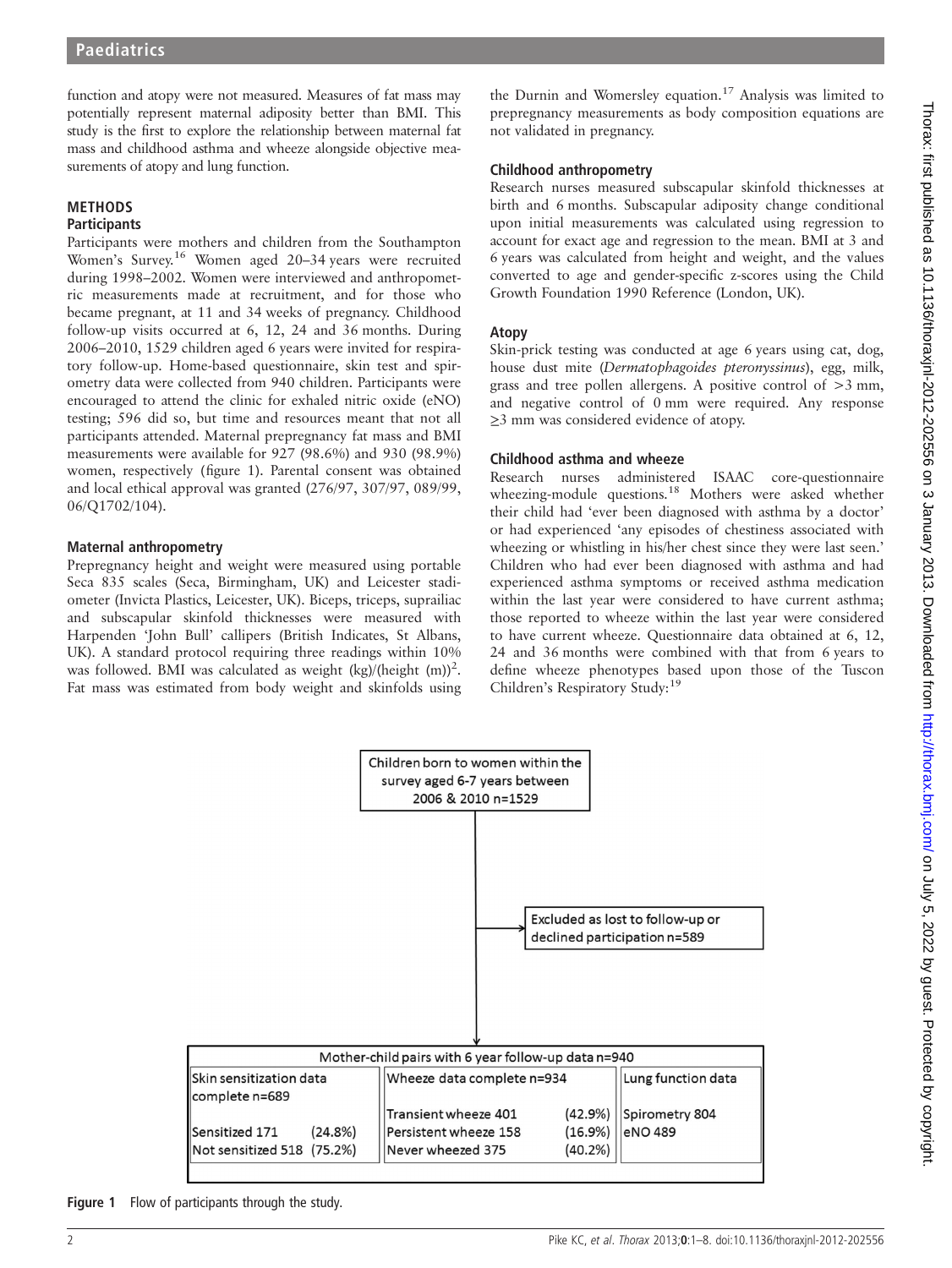- ▸ Transient wheeze: Wheeze ≤3 years but no wheeze or asthma treatment at 6 years.
- ▸ Persistent wheeze: Wheeze ≤3 years plus wheeze or asthma treatment at 6 years.
- ▸ Late-onset wheeze: No wheeze ≤3 years but wheeze or asthma treatment at 6 years.

Very few children had late-onset wheeze, so the persistent and late-onset wheeze groups were combined.

#### Lung function

Spirometry was measured using a portable Koko spirometer with incentive software (KoKo v4; PDS Instrumentation; Louisville, USA). Measurements were made according to American Thoracic Society (ATS) guidelines,<sup>20</sup> although to avoid discomfort, nose-clips were not worn. Spirometry indices were standardised for height, gender and age using the growing lungs reference. $21$ 

#### Exhaled nitric oxide

eNO Was measured according to European Respiratory Society /ATS recommendations using a NIOX chemiluminescence analyser (Aerocrine, Sweden).<sup>22</sup> A mean of three readings was calculated where possible. Values were normalised by inverse square root transformation then standardised. The sign was reversed so that high standardised scores represent high untransformed eNO values.

#### Statistical methods

Relative risks for binary outcomes were modelled using Poisson regression with robust variance; Poisson regression being appropriate for common outcomes where odds ratios cannot be interpreted as relative risks.<sup>23</sup> Children with transient or persistent/ late wheeze were compared with children who had never wheezed. Linear regression was used for continuous outcomes. Relative risks and regression coefficients were expressed relative to 5 kg/m<sup>2</sup> change in BMI, or 10 kg change in fat mass. Analyses were also conducted considering maternal BMI as a discrete variable to classify women according to the World Health Organisation scheme as either normal weight (BMI 18.5–24.99), overweight (BMI 25–29.99) or obese (BMI ≥30), and considering maternal weight gain in pregnancy according to Institute of Medicine categories.

Potential confounders identified a priori were: maternal age, height, parity, education, socioeconomic status, smoking in pregnancy, asthma, eczema, rhinitis, atopy and child's gender, birth weight, gestation and age at last breastfeed. Potential confounders were tested for association with each respiratory outcome. Model 1 included all variables associated with each outcome, but excluded birth weight, gestation, adiposity gain in the first 6 months of life and the child's BMI at age 6 years, as each of these may lie on the causal pathway. Model 2 included birth weight and gestation if they were significantly associated with the outcomes, and further analyses were conducted adjusting for all significantly associated confounders (including birth weight and gestation) and infant adiposity gain (birth to 6 months) (Model 3) and child's BMI aged 6 years (Model 4).

Based upon effect sizes of approaching 5% seen in previous studies, we estimated approaching 100% power to detect an increase in risk of this magnitude per kg maternal fat mass, and of 80–100% per BMI unit dependent upon physiological outcome. Bonferroni correction was considered over-conservative as the analyses were designed a priori to test a limited number of hypotheses and not all the tests were independent.<sup>24</sup> We focused our interest on results with p values ≤0.01 and considered consistency of the

findings in our interpretation. Stata 11 (Stata Corp, College Station, Texas, USA) was used for all analyses.

## RESULTS

## **Participants**

Participating mothers were similar to non-participants in terms of body composition, asthma and atopy, however, they were slightly older, taller, less likely to smoke in pregnancy, more likely to be primiparous and were of higher educational attainment and social class. Participating children were of similar birth weight and gestation compared with those not followed-up (table 1). When compared with the children attending the clinic, children unable to attend did not differ significantly (data not shown).

The median (IQR) maternal BMI was 24.3 (22.0–27.5) kg/m<sup>2</sup>; 261 (28.1%) mothers were overweight and 135 (14.5%) were obese. Median maternal prepregnancy fat mass was 20.3 (16.3–25.9) kg. The median period between recruitment and 11-week interviews was 67 weeks (32–106 weeks). The mean (SD) difference in BMI calculated from weight measured at 11 weeks' gestation was 0.62 (1.62) kg/m<sup>2</sup> greater than that calculated from weight measured at recruitment, while BMI calculated from the weight that mothers self-reported at 11 weeks of pregnancy to have been their immediate prepregnancy weight was 0.34 (1.78) kg/m<sup>2</sup> less than that calculated from weight measured at recruitment; the respective correlation coefficients were 0.95 and 0.93. Both maternal BMI and maternal fat mass were positively associated with a child's birth weight ( $p < 0.001$ ), there was no significant association with infant adiposity change.

Wheeze was experienced by 559 children (59.9%), and 137 (14.6%) had wheeze at age 6 years. Wheezing was transient in 401 (42.9%), and persistent/late in 158 children (16.9%) (figure 1). Asthma had been diagnosed in 145 children (15.4%), of whom 100 (10.6%) had current symptoms or asthma treatment. Technically acceptable spirometry was achieved by 804 children (85.5%); 489 (82.0%) of 596 children attending the clinic had acceptable eNO measurements (figure 1).

#### Childhood wheeze

Maternal prepregnancy fat mass was positively associated with ever wheezing (RR 1.09 per 10 kg, p=0.003). This association remained after adjusting for potential confounders (RR 1.08 per 10 kg, p=0.007—Model 1, basic confounders); results were similar when gestation, infant adiposity gain or child's BMI, aged 6 years, were included in the model (table 2). Maternal fat mass was not associated with current or ever asthma. Children experiencing wheeze ≤3 years appeared to account for most of the association between maternal fatness and ever wheezing, as maternal fat mass was positively associated with transient wheeze (RR 1.13,  $p=0.002$ ), but not with current or persistent wheeze. The association with transient wheeze remained after adjusting for potential confounders, gestation, infant adiposity gain and child's BMI aged 6 years (table 2, Models 1–4), and also when child's BMI aged 3 years was adjusted for (RR 1.01,  $p=0.02$ ).

Similar associations were found between maternal prepregnancy BMI and wheeze outcomes (table 3). Maternal BMI was positively associated with ever wheezing (RR 1.08 per 5 kg/m<sup>2</sup>,  $p=0.006$ ) and transient wheeze (RR 1.11 per 5 kg/m<sup>2</sup>, p=0.003). These associations remained in each of the four adjusted models. Maternal BMI was not associated with ever or current asthma, current or persistent wheeze.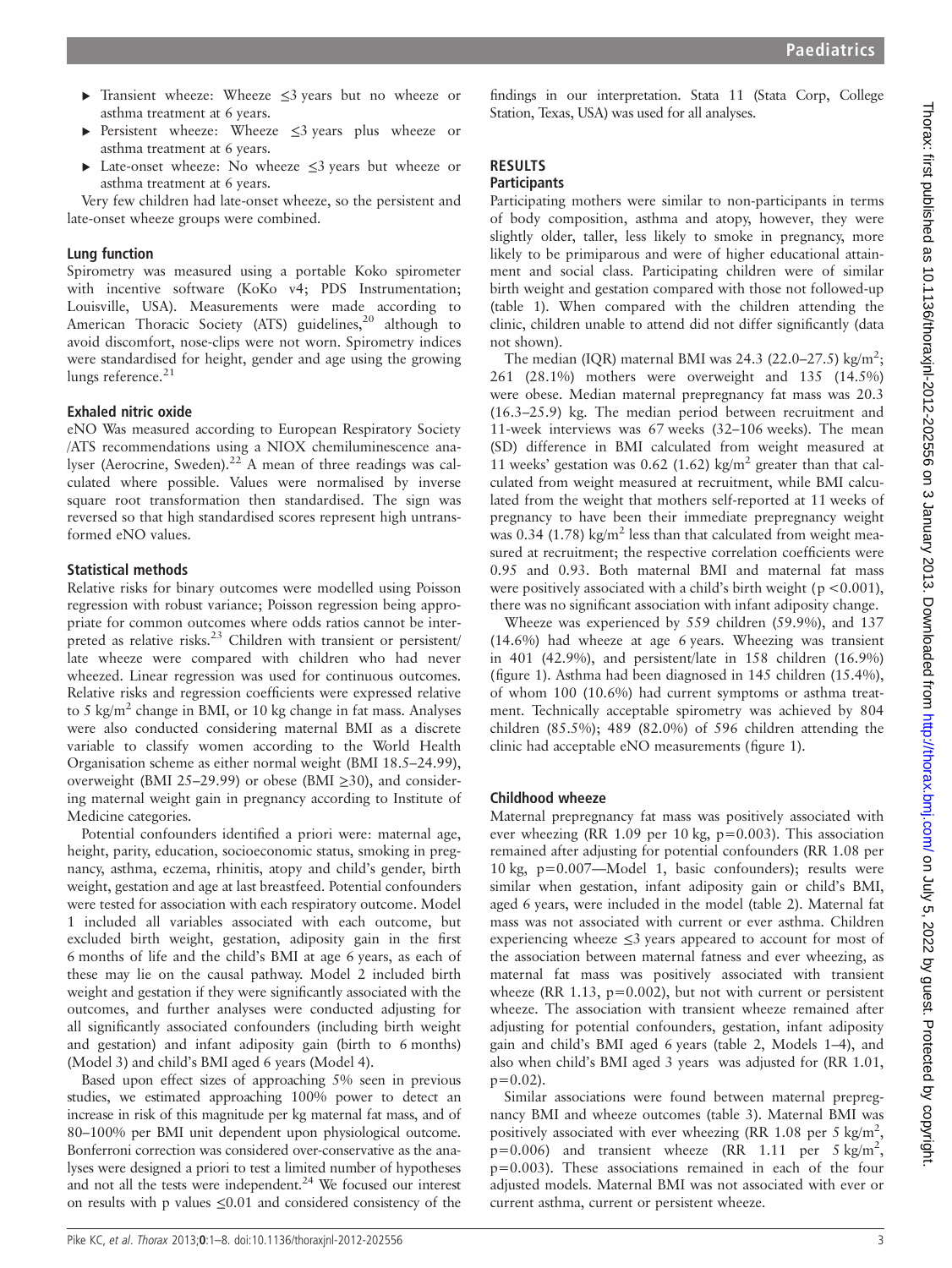Table 1 Comparison of Southampton Women's Survey mother-child pairs with complete data with those lacking either maternal body composition or 6-year follow-up data, but born in the same time period

|                                              | <b>Participating</b><br>mother-child<br>pairs $(n=940)$ | <b>Mother-child</b><br>pairs with<br>missing data<br>(n=589) | p Value |
|----------------------------------------------|---------------------------------------------------------|--------------------------------------------------------------|---------|
| Maternal characteristics                     |                                                         |                                                              |         |
| Age at child's birth,<br>years (mean (SD))   | 30.3(3.8)                                               | 29.7(3.8)                                                    | 0.007   |
| Primiparous (n (%))                          |                                                         |                                                              |         |
| No                                           | 494 (52.6)                                              | 355 (60.3)                                                   | 0.003   |
| Yes                                          | 446 (47.5)                                              | 234 (39.7)                                                   |         |
| Qualifications (n (%))                       |                                                         |                                                              |         |
| None                                         | 15(1.6)                                                 | 36(6.1)                                                      | < 0.001 |
| GCSE D-G                                     | 88 (9.4)                                                | 67 (11.4)                                                    |         |
| GCSE A*-C                                    | 278 (29.6)                                              | 165 (28.1)                                                   |         |
| A level                                      | 270 (28.8)                                              | 175 (29.8)                                                   |         |
| <b>HND</b>                                   | 66 (7.0)                                                | 39(6.6)                                                      |         |
| Degree                                       | 222 (23.6)                                              | 106 (18.0)                                                   |         |
| Parents' social class (n (%))                |                                                         |                                                              |         |
| I                                            | 100 (10.8)                                              | 52 (12.3)                                                    | 0.019   |
| Ш                                            | 454 (48.8)                                              | 178 (42.3)                                                   |         |
| <b>IIIN</b>                                  | 263 (28.5)                                              | 112 (26.6)                                                   |         |
| <b>IIIM</b>                                  | 72 (7.7)                                                | 51(12.1)                                                     |         |
| IV                                           | 39 (4.2)                                                | 20(4.8)                                                      |         |
| V                                            | 2(0.2)                                                  | 8(1.9)                                                       |         |
| Smoked in pregnancy (n (%))                  |                                                         |                                                              |         |
| No                                           | 768 (84.9)                                              | 431 (77.2)                                                   | < 0.001 |
| Yes                                          | 137 (15.1)                                              | 127 (22.8)                                                   |         |
| Maternal asthma (n (%))                      |                                                         |                                                              |         |
| <b>No</b>                                    | 733 (78.7)                                              | 442 (76.2)                                                   | 0.251   |
| Yes                                          | 198 (21.3)                                              | 138 (23.8)                                                   |         |
| Maternal childhood eczema (n (%))            |                                                         |                                                              |         |
| No                                           | 758 (81.5)                                              | 476 (82.1)                                                   | 0.783   |
| Yes                                          | 172 (18.5)                                              | 104 (17.9)                                                   |         |
| Maternal rhinitis (n (%))                    |                                                         |                                                              |         |
| <b>No</b>                                    | 539 (57.9)                                              | 353 (60.9)                                                   | 0.254   |
| Yes                                          | 392 (42.1)                                              | 227 (39.1)                                                   |         |
| Maternal atopy (n (%))                       |                                                         |                                                              |         |
| <b>No</b>                                    | 438 (53.0)                                              | 236 (57.0)                                                   | 0.185   |
| Yes                                          | 388 (47.0)                                              | 178 (43.0)                                                   |         |
| Height, cm (mean (SD))                       | 163.5(6.6)                                              | 162.7(6.0)                                                   | 0.020   |
| BMI, kg/m <sup>2</sup> (median,<br>(IQR))    | 24.3 (22.0-27.5)                                        | 24.1 (21.8-27.4)                                             | 0.657   |
| Fat mass, kg (median,<br>(IQR))              | 20.3 (16.3–25.9)                                        | $19.5(15.7-25.8)$                                            | 0.116   |
| Child's characteristics<br>Gender (n (%))    |                                                         |                                                              |         |
| Male                                         | 485 (51.6)                                              | 313 (53.4)                                                   | 0.489   |
| Female                                       | 455 (48.4)                                              | 273 (46.6)                                                   |         |
| Birth weight, kg (mean<br>(SD)               | 3.440 (0.551)                                           | 3.420 (0.580)                                                | 0.615   |
| Gestational age, weeks<br>(median (IQR))     | 40.1 (39.0–41.0)                                        | 40.0 (39.1–41.0)                                             | 0.969   |
| Mother smoked during child's infancy (n (%)) |                                                         |                                                              |         |
| No                                           | 768 (84.9)                                              | 431 (77.2)                                                   | < 0.001 |
| Yes                                          | 137 (15.1)                                              | 125 (22.8)                                                   |         |

Numbers do not always add to the full column totals due to missing data. Binary outcomes were compared by  $\chi^2$  test, categorical outcomes by a  $\chi^2$  test for trend, and continuous variables using  $t$  tests, after transformation where appropriate, or a rank-sum test.

Maternal weight gain was not associated with respiratory outcome in the children (see online supplementary tables S1 and S2).

## Childhood atopy

Neither maternal fat mass (table 2) nor BMI (table 3) were associated with cutaneous sensitisation, before or after adjusting for confounders.

## Lung function and eNO

Neither maternal fat mass nor BMI were associated with any measure of lung function, (table 4). There were no associations after adjusting for confounders in any multivariable model. No associations, before or after adjustment, were found between either maternal fat mass or maternal BMI and eNO (see online supplementary table S3).

All the above results for wheeze, atopy, lung function and eNO were unchanged by considering BMI as a categorical variable, or by limiting the analysis to women who became pregnant within 1 year of their initial interview.

## Infant adiposity gain

Infant adiposity gain was associated with persistent wheeze, but significance was reduced after adjusting for likely confounders  $(RR 1.14, p=0.05)$ . Similar results were seen after other potential confounders were adjusted for: gestation (RR 1.14,  $p=0.04$ ) —Model 2), BMI aged 3 years (RR 1.10, p=0.16—Model 3) and BMI aged 6 years (RR 1.14,  $p=0.05$ —Model 4). There were no significant associations with ever or current asthma, or ever or current wheeze. By contrast with the findings for maternal obesity, no association was found between infant adiposity gain and transient wheeze (see online supplementary table S4). There were weak inverse associations between infant adiposity gain and both  $\text{FEF}_{25-75\%}$  and  $\text{FEV}_1/\text{forced}$  vital capacity (FVC)  $(p=0.02$  for each) (see online supplementary table S5).

## **DISCUSSION**

This is the first study to measure the association between prepregnancy measurements of maternal adiposity and longitudinal childhood wheeze phenotypes. Greater maternal fat mass and BMI were associated with increased childhood wheeze risk. There were significant positive associations with transient wheeze, but none with persistent wheeze or asthma. This has potentially important public health implications, since individuals who wheeze in infancy more commonly develop chronic obstructive airways disease as adults. Adjusting for infant adiposity or child's BMI at age 3 or 6 years did not reduce the association with transient wheeze. There were no associations between maternal fatness and atopy, eNO or spirometry.

Previous studies have used BMI to estimate adiposity. Women were recruited after conception and prepregnancy weight, often self-reported several months after  $\overline{birth}^6$ ; in some studies, neither height nor weight were measured.<sup>7</sup> To provide an objective measure of adiposity uncomplicated by variation in BMI with body type, $25$  or by alterations in fat distribution during pregnancy, $26$  we estimated maternal fat mass from prepregnancy skinfold thicknesses. BMI calculated from weight measured prepregnancy, and from estimated prepregnancy weight self-reported at 11 weeks of pregnancy were closely correlated. Moreover, the study's main findings were unchanged by restricting analyses to women for whom less than a year had elapsed between initial and pregnancy interviews. Together, these findings suggest that the measured prepregnancy values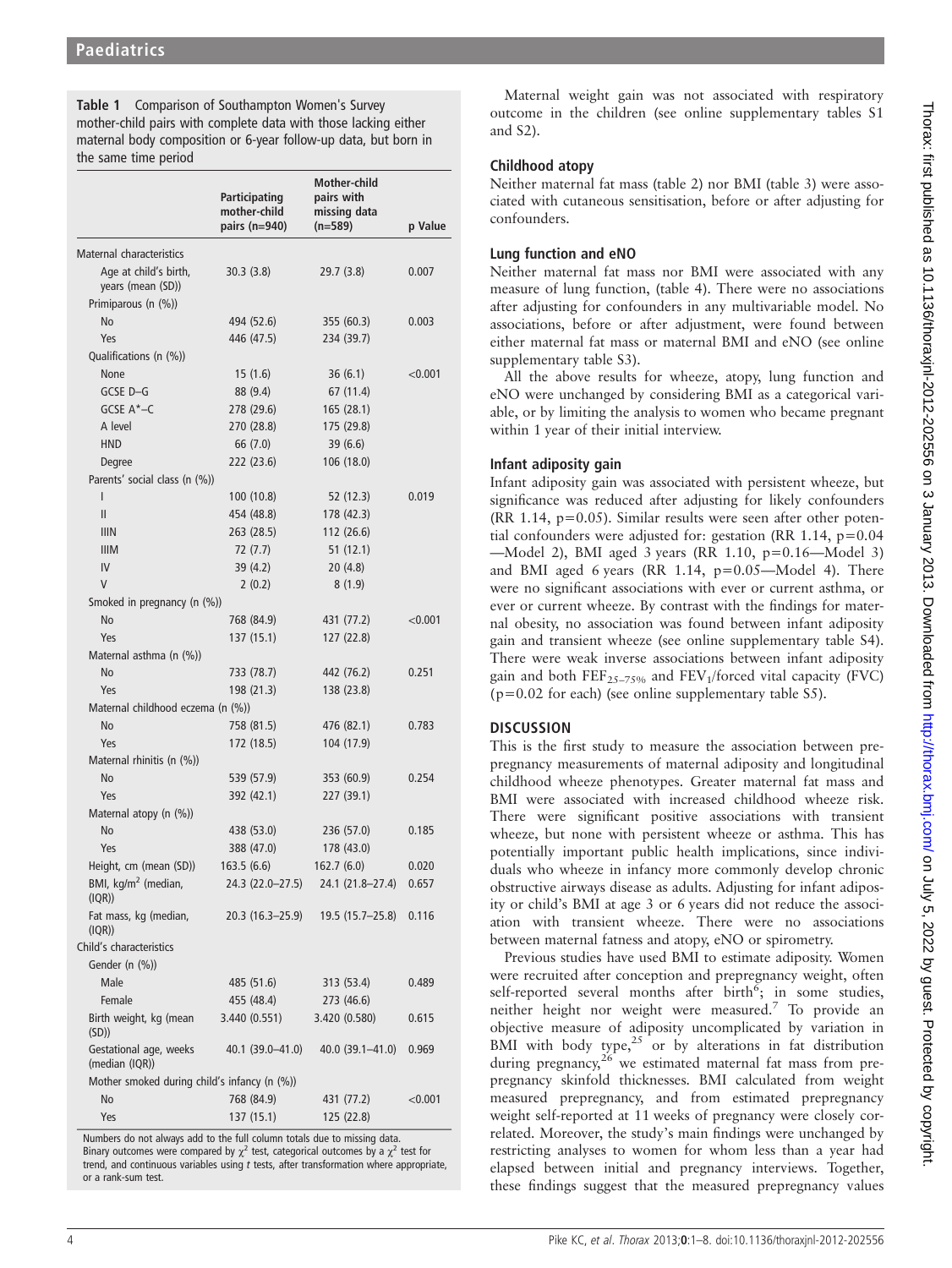| Table 2 Relationship between maternal prepregnancy fat mass (kg) and wheeze and atopy phenotypes in the offspring at age 6 years |  |  |
|----------------------------------------------------------------------------------------------------------------------------------|--|--|
|                                                                                                                                  |  |  |

|                   |           | <b>Unadjusted analysis</b> |         |              | Model 1   |                           |         |     |           | Model 2                   |         |     |  |  |
|-------------------|-----------|----------------------------|---------|--------------|-----------|---------------------------|---------|-----|-----------|---------------------------|---------|-----|--|--|
| <b>Outcome</b>    | <b>RR</b> | (95% CI)                   | p Value | $\mathsf{n}$ | <b>RR</b> | (95% CI)                  | p Value | n   | <b>RR</b> | (95% CI)                  | p Value | n   |  |  |
| Ever wheeze       | 1.09      | $(1.03 \text{ to } 1.16)$  | 0.003   | 921          | 1.08      | $(1.02 \text{ to } 1.15)$ | 0.007   | 895 | 1.09      | $(1.03 \text{ to } 1.16)$ | 0.002   | 895 |  |  |
| Ever asthma       | 1.10      | $(0.93 \text{ to } 1.31)$  | 0.27    | 927          | 1.05      | $(0.89 \text{ to } 1.24)$ | 0.57    | 890 | 1.10      | $(0.93 \text{ to } 1.30)$ | 0.28    | 890 |  |  |
| Current wheeze    | 1.04      | $(0.86 \text{ to } 1.25)$  | 0.68    | 927          | 1.06      | $(0.87 \text{ to } 1.29)$ | 0.54    | 808 | 1.09      | $(0.90 \text{ to } 1.32)$ | 0.39    | 808 |  |  |
| Current asthma    | 1.14      | $(0.91 \text{ to } 1.43)$  | 0.24    | 927          | 1.10      | $(0.89 \text{ to } 1.37)$ | 0.39    | 918 | 1.14      | $(0.92 \text{ to } 1.41)$ | 0.22    | 918 |  |  |
| Transient wheeze  | 1.13      | $(1.05 \text{ to } 1.23)$  | 0.002   | 764          | 1.11      | $(1.02 \text{ to } 1.20)$ | 0.01    | 743 | 1.12      | $(1.03 \text{ to } 1.21)$ | 0.006   | 743 |  |  |
| Persistent wheeze | 1.12      | $(0.96 \text{ to } 1.30)$  | 0.14    | 526          | 1.08      | $(0.94 \text{ to } 1.24)$ | 0.26    | 519 | 1.11      | $(0.98 \text{ to } 1.27)$ | 0.11    | 519 |  |  |
| Atopy             | 1.07      | $(0.91 \text{ to } 1.25)$  | 0.43    | 681          | 1.14      | $(0.97 \text{ to } 1.35)$ | 0.12    | 590 | 1.14      | $(0.97 \text{ to } 1.35)$ | 0.12    | 590 |  |  |
|                   |           |                            |         |              | Model 3   |                           |         |     | Model 4   |                           |         |     |  |  |
| Ever wheeze       |           |                            |         |              | 1.1       | $(1.03 \text{ to } 1.17)$ | 0.004   | 817 | 1.09      | $(1.03 \text{ to } 1.15)$ | 0.004   | 893 |  |  |
| Ever asthma       |           |                            |         |              | 1.14      | $(0.96 \text{ to } 1.35)$ | 0.13    | 823 | 1.06      | $(0.89 \text{ to } 1.28)$ | 0.52    | 888 |  |  |
| Current wheeze    |           |                            |         |              | 1.03      | $(0.84 \text{ to } 1.28)$ | 0.76    | 741 | 1.09      | $(0.89 \text{ to } 1.33)$ | 0.40    | 806 |  |  |
| Current asthma    |           |                            |         |              | 1.17      | $(0.94 \text{ to } 1.45)$ | 0.16    | 835 | 1.14      | $(0.91 \text{ to } 1.42)$ | 0.27    | 915 |  |  |
| Transient wheeze  |           |                            |         |              | 1.11      | $(1.02 \text{ to } 1.21)$ | 0.01    | 686 | 1.11      | $(1.02 \text{ to } 1.20)$ | 0.01    | 741 |  |  |
| Persistent wheeze |           |                            |         |              | 1.12      | $(0.97 \text{ to } 1.30)$ | 0.13    | 478 | 1.10      | $(0.96 \text{ to } 1.27)$ | 0.17    | 519 |  |  |
| Atopy             |           |                            |         |              | 1.21      | $(1.02 \text{ to } 1.44)$ | 0.03    | 546 | 1.15      | $(0.97 \text{ to } 1.36)$ | 0.12    | 590 |  |  |

Relative risk represents change in outcome per 10 kg of maternal prepregnancy fat mass.

Model 1 Adjusted for potential confounders significantly associated with the outcome, excluding child's birth weight and gestation.

Ever wheeze-maternal education, asthma and rhinitis, child's gender and age last breast fed; Ever asthma-maternal education, asthma and smoking in pregnancy, and child's gender; Current wheeze-maternal education, asthma and atopy; Current asthma-maternal education and asthma; Transient wheeze-maternal height, parity, asthma and rhinitis, child's gender and age last breast fed; Persistent wheeze-maternal education, asthma and rhinitis and child's gender; Atopy-maternal social class, asthma and atopy, and child's gender. Model 2 adjusted for potential confounders significantly associated with the outcome, including child's birth weight and gestation.

Ever wheeze-maternal education, asthma and rhinitis, child's gender, age last breast fed and gestation; Ever asthma-maternal education, asthma, smoking in pregnancy and parity, child's gender and gestation; Current wheeze-maternal education, asthma and atopy, child's gender and gestation; Current asthma-maternal education and asthma, and child's gestation; Transient wheeze-maternal height, parity, asthma and rhinitis, child's gender, age last breast fed and gestation; Persistent wheeze-maternal education, asthma and rhinitis, child's gender and gestation; Atopy-maternal social class, asthma and atopy, and child's gender.

Model 3 adjusted for increase in adiposity between birth and 6 months and potential confounders significantly associated with the outcome (listed in Model 2) including child's birth weight and gestation.

Model 4 adjusted for child's BMI at age 6 years and potential confounders significantly associated with the outcome including child's birth weight and gestation. BMI, body mass index.

are likely to accurately reflect relative maternal fatness immediately before and during early pregnancy.

The finding of increased wheeze in association with greater maternal adiposity is consistent with previous studies. Associations have been found between higher maternal BMI and increased wheeze at 18 months,<sup>7</sup> 3 years,<sup>8 27</sup> and 8 years,<sup>6</sup> and also in adolescence.<sup>5</sup>

Few studies have assessed objective measures of atopy in relation to maternal adiposity. Kumar et  $al^8$  found an inverse relationship between maternal prepregnancy BMI and cord blood total IgE, but no association with food allergy or eczema, while Scholtens et  $al^6$  found no association with specific IgE to inhalant allergens. We have found neither an association between maternal adiposity and cutaneous sensitisation, nor eosinophilic airway inflammation measured by eNO. Furthermore, although cross-sectional adult data have suggested an association between adiposity and atopy,<sup>28</sup> cross-sectional studies in childhood provide no evidence for this.29

The positive association between maternal adiposity and transient wheeze is unique to this study, as no other study has assessed longitudinal wheeze phenotypes. Our finding is supported by studies assessing wheeze in early childhood.<sup>78 27</sup> The lack of longitudinal studies means that evidence supporting an association between maternal adiposity and persistence of wheeze symptoms in older children is less conclusive. No association was found between maternal adiposity and doctordiagnosed asthma in our study, although our power was less for this outcome than for transient or for ever wheeze. The only study to date to have found such an association, did so in infancy when asthma is difficult to diagnose.<sup>27</sup> Two studies<sup>5 6</sup> have reported associations with self-reported asthma, although

only after considering effect modification by genetic predisposition. However, these studies' results were contradictory; Scholtens found maternal adiposity associated with asthma only in children considered predisposed due to parental asthma or allergy,<sup>6</sup> while Patel found this association to be strongest in children without a parental history of atopy.<sup>5</sup> Subtle differences in the phenotypic characteristics of the individuals assigned to the current wheeze grouping may have existed between the populations and age groups considered in each of these studies. Similarly, differences in the nature and extent of residual confounding associated with the measured or estimated values of maternal adiposity used may explain, in part, the conflicting results.

Previous studies report an effect of maternal adiposity beyond that mediated by pregnancy or birth complications,<sup>7</sup> while this and other studies suggest that a direct effect beyond that of an association with childhood obesity is possible. We were unable to confirm our previous finding of increased wheeze risk in association with greater infant adiposity gain,<sup>13</sup> possibly due to reduced power, as fewer children were seen at 6 than at 3 years. Nevertheless, it was felt important to correct for potential confounding by infant adiposity gain. Adjustment for infant adiposity gain or childhood BMI did not reduce the association between maternal adiposity and transient wheeze, suggesting that the effect of maternal obesity is not mediated by childhood adiposity. Indeed, the contrasting findings of an association between maternal obesity and transient wheeze, and a borderline association between infant weight gain and persistent wheeze, suggests separate mechanisms may underlie these associations.

This study did not detect any association between maternal pregnancy weight gain, according to Institute of Medicine categorisation, and any wheeze, atopy or lung function outcome.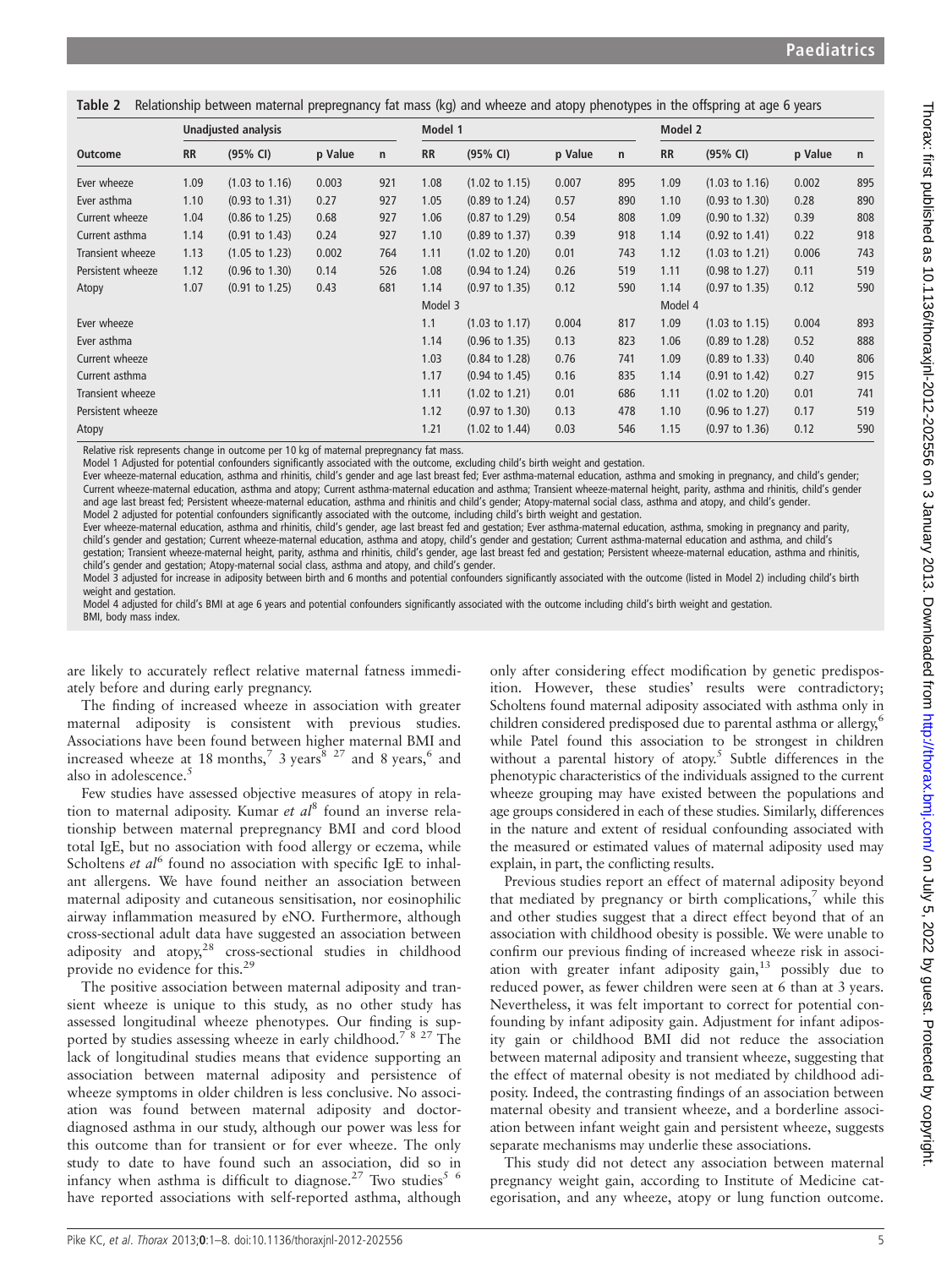|                   |           | <b>Unadjusted analysis</b> |         |     | Model 1   |                           |         |              | Model 2   |                           |         |     |  |
|-------------------|-----------|----------------------------|---------|-----|-----------|---------------------------|---------|--------------|-----------|---------------------------|---------|-----|--|
| <b>Outcome</b>    | <b>RR</b> | (95% CI)                   | p Value | N   | <b>RR</b> | (95% CI)                  | p Value | $\mathsf{n}$ | <b>RR</b> | (95% CI)                  | p Value | n   |  |
| Ever wheeze       | 1.08      | $(1.02 \text{ to } 1.14)$  | 0.006   | 924 | 1.07      | $(1.01 \text{ to } 1.12)$ | 0.01    | 897          | 1.08      | $(1.02 \text{ to } 1.13)$ | 0.004   | 897 |  |
| Ever asthma       | 1.07      | $(0.92 \text{ to } 1.24)$  | 0.4     | 930 | 1.02      | $(0.87 \text{ to } 1.18)$ | 0.84    | 892          | 1.06      | $(0.91 \text{ to } 1.24)$ | 0.44    | 892 |  |
| Current wheeze    | 0.99      | $(0.85 \text{ to } 1.16)$  | 0.94    | 930 | 0.99      | $(0.84 \text{ to } 1.17)$ | 0.94    | 809          | 1.02      | $(0.87 \text{ to } 1.20)$ | 0.79    | 809 |  |
| Current asthma    | 1.10      | $(0.91 \text{ to } 1.33)$  | 0.31    | 930 | 1.06      | $(0.88 \text{ to } 1.27)$ | 0.53    | 920          | 1.10      | $(0.92 \text{ to } 1.32)$ | 0.30    | 920 |  |
| Transient wheeze  | 1.11      | $(1.04 \text{ to } 1.18)$  | 0.003   | 767 | 1.10      | $(1.03 \text{ to } 1.17)$ | 0.006   | 746          | 1.11      | $(1.04 \text{ to } 1.18)$ | 0.002   | 746 |  |
| Persistent wheeze | 1.08      | $(0.95 \text{ to } 1.24)$  | 0.22    | 527 | 1.05      | $(0.93 \text{ to } 1.20)$ | 0.42    | 519          | 1.09      | $(0.97 \text{ to } 1.24)$ | 0.16    | 519 |  |
| Atopy             | 1.08      | $(0.94 \text{ to } 1.24)$  | 0.31    | 681 | 1.13      | $(0.98 \text{ to } 1.31)$ | 0.10    | 589          | 1.13      | $(0.98 \text{ to } 1.31)$ | 0.1     | 589 |  |
|                   |           |                            |         |     | Model3    |                           |         |              | Model 4   |                           |         |     |  |
| Ever wheeze       |           |                            |         |     | 1.08      | $(1.02 \text{ to } 1.14)$ | 0.009   | 819          | 1.07      | $(1.02 \text{ to } 1.13)$ | 0.01    | 895 |  |
| Ever asthma       |           |                            |         |     | 1.08      | $(0.92 \text{ to } 1.26)$ | 0.34    | 825          | 1.02      | $(0.86 \text{ to } 1.20)$ | 0.85    | 890 |  |
| Current wheeze    |           |                            |         |     | 0.97      | $(0.82 \text{ to } 1.16)$ | 0.77    | 742          | 1.02      | $(0.86 \text{ to } 1.22)$ | 0.79    | 807 |  |
| Current asthma    |           |                            |         |     | 1.10      | $(0.91 \text{ to } 1.33)$ | 0.31    | 837          | 1.10      | $(0.90 \text{ to } 1.34)$ | 0.35    | 917 |  |
| Transient wheeze  |           |                            |         |     | 1.10      | $(1.03 \text{ to } 1.18)$ | 0.006   | 689          | 1.10      | $(1.03 \text{ to } 1.18)$ | 0.007   | 744 |  |
| Persistent wheeze |           |                            |         |     | 1.09      | $(0.95 \text{ to } 1.25)$ | 0.23    | 478          | 1.08      | $(0.95 \text{ to } 1.23)$ | 0.25    | 519 |  |
| Atopy             |           |                            |         |     | 1.17      | $(1.00 \text{ to } 1.36)$ | 0.05    | 545          | 1.14      | $(0.98 \text{ to } 1.32)$ | 0.09    | 589 |  |

Table 3 Relationship between maternal prepregnancy BMI and wheeze and atopy phenotypes in the offspring at age 6 years

Relative risk represents change in outcome per 5 kg/ $m^2$  of maternal prepregnancy BMI.

Models 1–4 adjusted for confounders as described in table 2.

BMI, body mass index.

This is surprising given that excessive pregnancy weight gain has been shown to be associated with infant adiposity, and has been proposed to predispose to a number of obesity-associated adverse outcomes.<sup>30</sup> Possibly, categorisation according to weight gain throughout pregnancy is not sensitive to the effects of weight gain during periods of particular significance for determining fetal health and development. Alternatively, absolute maternal fatness may determine fetal exposure and childhood outcome more directly than rate of weight gain. Serum levels of proinflammatory cytokines are known to be higher in obese pregnant women than pregnant women of normal weight, $31$ and it has been proposed that an increased inflammatory response might affect fetal immunological or pulmonary

development. Other factors associated with obesity include high glucose, insulin, lipid and leptin levels.4 32 Although observational studies cannot determine causality, careful characterisation of wheeze phenotypes may suggest mechanisms by which maternal adiposity might predispose to childhood wheeze. In the absence of an association with atopy, there is little to support an effect of maternal adiposity upon atopic immunity.

Transient childhood wheeze is believed to arise during viral infections in individuals predisposed to airways obstruction. It is possible that maternal obesity might affect airway development. Leptin is elevated in obesity, $32$  and leptin receptors in the lung may mediate effects upon lung growth.<sup>33</sup> However, although lung function is believed to track across the life-course, no

|                               |             | Unadjusted analysis                           |           |     | Model 1   |                                               |           |     | Model 2   |                                              |           |     |  |
|-------------------------------|-------------|-----------------------------------------------|-----------|-----|-----------|-----------------------------------------------|-----------|-----|-----------|----------------------------------------------|-----------|-----|--|
|                               | <b>Beta</b> | (95% CI)                                      | p Value n |     | β         | (95% CI)                                      | p Value n |     | β         | (95% CI)                                     | p Value n |     |  |
| $FEV1$ z-score                |             | $0.0349$ $(-0.0413$ to $0.1111)$ 0.37         |           | 793 |           | $0.0274$ $(-0.0476 \text{ to } 0.1025)$ 0.47  |           | 793 |           | $0.0230$ $(-0.0555$ to $0.1015)$ 0.56        |           | 784 |  |
| FVC z-score                   | 0.0433      | $(-0.0439 \text{ to } 0.1306)$ 0.33           |           | 793 | 0.0301    | $(-0.0586 \text{ to } 0.1188)$ 0.5            |           | 765 | 0.0301    | $(-0.0586 \text{ to } 0.1188)$ 0.5           |           | 765 |  |
| FEF <sub>25-75%</sub> z-score |             | $0.0163$ $(-0.0796 \text{ to } 0.1122)$ 0.74  |           | 793 | 0.0181    | $(-0.0775 \text{ to } 0.1137)$ 0.71           |           | 793 | 0.0071    | $(-0.0886 \text{ to } 0.1028)$ 0.88          |           | 793 |  |
| FEV <sub>1</sub> /FVC z-score |             | $-0.0190$ $(-0.1043$ to 0.0663) 0.66          |           | 793 | $-0.0130$ | $(-0.0998 \text{ to } 0.0739)$ 0.77           |           | 765 | $-0.0130$ | $(-0.0998 \text{ to } 0.0739)$ 0.77          |           | 765 |  |
| Exhaled nitric oxide          |             | $-0.0575$ $(-0.1667 \text{ to } 0.0517)$ 0.30 |           | 482 |           | $-0.0908$ $(-0.2018 \text{ to } 0.0203)$ 0.11 |           | 477 |           | $-0.0908$ $(-0.2018$ to 0.0203) 0.11         |           | 477 |  |
|                               |             |                                               |           |     | Model 3   |                                               |           |     | Model 4   |                                              |           |     |  |
| $FEV1$ z-score                |             |                                               |           |     |           | $0.0115$ $(-0.0702 \text{ to } 0.0932)$ 0.78  |           | 721 |           | $0.0122$ $(-0.0684 \text{ to } 0.0928)$ 0.76 |           | 784 |  |
| FVC z-score                   |             |                                               |           |     | 0.0287    | $(-0.0625 \text{ to } 0.1199)$                | 0.54      | 713 | 0.0001    | $(-0.0913 \text{ to } 0.0916)$ 0.99          |           | 765 |  |
| $FEF_{25-75\%}$ z-score       |             |                                               |           |     |           | $-0.0035$ $(-0.1031$ to 0.0961) 0.94          |           | 725 | 0.0160    | $(-0.0829 \text{ to } 0.1149)$ 0.75          |           | 793 |  |
| FEV <sub>1</sub> /FVC z-score |             |                                               |           |     |           | $-0.0293$ $(-0.1181$ to 0.0594) 0.51          |           | 713 |           | $0.0055$ $(-0.0846 \text{ to } 0.0956)$ 0.9  |           | 765 |  |
| Exhaled nitric oxide          |             |                                               |           |     |           | $-0.0989$ $(-0.2152 \text{ to } 0.0174)$      | 0.09      | 434 | $-0.0889$ | $(-0.2029 \text{ to } 0.0250)$ 0.12          |           | 477 |  |

Table 4 Relationship between maternal prepregnancy fat mass (kg) and exhaled nitric oxide and lung function in the offspring at age 6 years

Regression coefficient represents change in outcome per 10 kg of maternal prepregnancy fat mass.

Model 1 Adjusted for potential confounders significantly associated with the outcome, excluding child's birth weight and gestation.

FEV<sub>1</sub>-child's gender; FVC-maternal smoking in pregnancy and rhinitis, and child's gender; FEF<sub>25–75%-</sub>maternal parity and child's gender; FEV<sub>1</sub>/FVC-maternal rhinitis, eczema, smoking in pregnancy and parity; eNO-maternal height, asthma and eczema.

Model 2 adjusted for potential confounders significantly associated with the outcome, including child's birth weight and gestation.

FEV<sub>1</sub>-maternal height, and child's gender and birth weight; FVC-maternal smoking in pregnancy and rhinitis, and child's gender; FEF<sub>25–75%</sub> maternal parity and child's gender and gestation; FEV<sub>1</sub>/FVC-maternal rhinitis, eczema, smoking in pregnancy and parity; eNO-maternal height, asthma and eczema.

Model 3 adjusted for increase in adiposity between birth and 6 months and potential confounders significantly associated with the outcome including child's birth weight and gestation (listed in Model 2).

Model 4 adjusted for child's BMI at age 6 years and potential confounders significantly associated with the outcome including child's birth weight and gestation (listed in Model 2). BMI, body mass index.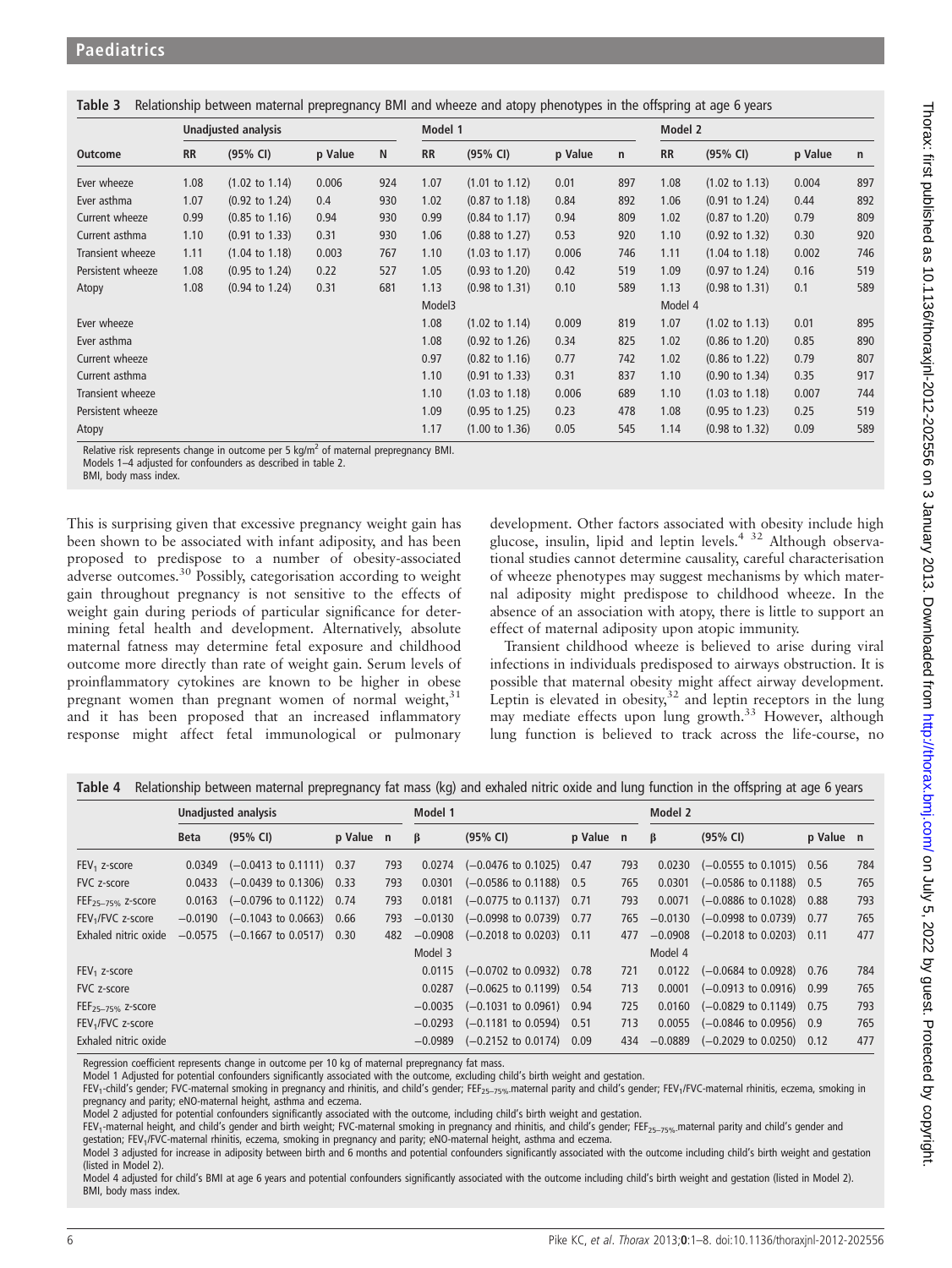association was found between maternal adiposity and spirometry at 6 years. This may reflect a transient effect upon lung function, or there may be subtle differences in airway function that the spirometric indices measured could not detect. It is possible that lung function effects are particularly important in the transient wheeze phenotype, and that a significant association may be found in a cohort large enough to support analysis of the relationship between adiposity and lung function stratified by wheeze phenotype. Alternatively, maternal adiposity may confer vulnerability to transient wheeze via an effect upon severity of viral infection, perhaps by an effect upon innate immunity similar to that proposed to explain reported associations between prenatal vitamin D exposure and childhood wheeze.<sup>34</sup> Certainly, there is data to support increased respiratory infection in overweight individuals.<sup>3</sup>

This study's strength lies in the robust measurement of maternal fat mass and BMI in a longitudinal birth cohort. The wheeze outcomes were assessed using standardised questions permitting comparison with other studies. Uniquely, this study considered the influence of early infant adiposity gain upon outcome, and also objectively assessed lung function and skin sensitisation. Although observational studies are inherently vulnerable to response bias, the response rate was good in this study, and neither maternal prepregnancy fat mass nor BMI differed significantly between participants and non-participants. Furthermore, the relationship between maternal adiposity and childhood wheeze was one of many objectives of a broader study assessing the effect of maternal nutrition upon childhood growth and health, it is unlikely that parental health knowledge may have affected participation. A hurdle to interpreting the data surrounds identifying the relevant exposure. Ideally, measurements might be taken in early pregnancy rather than in prepregnancy, but changes to maternal body composition vary between women, and there are no standardised measurements or reference charts for pregnancy. Critical windows in pregnancy may also be relevant. Despite these challenges, we find that the association with wheeze holds whether measuring BMI or adiposity estimated from skin fold thickness prior to pregnancy.

In conclusion, we found that greater maternal prepregnancy fat mass and BMI were associated with an increased risk of transient wheeze in childhood. There was no evidence for an effect of maternal adiposity upon childhood atopy, but the association with transient wheeze suggests an effect upon airway development.

Acknowledgements The research was supported by infrastructure provided by the NIHR Southampton Respiratory Biomedical Research Unit and the NIHR Southampton Biomedical Research Centre. Clinical investigations were conducted in Southampton Wellcome Trust Clinical Research Facility.

Contributors JSAL, KMG, HMI, CC, SMR and GCR designed research; KCP and JSAL conducted research; HI and KCP analysed data; KCP and JSAL, wrote the first draft of the paper; JSAL had primary responsibility for final content. All authors read and approved the final manuscript.

#### Competing interests None.

**Ethics approval** Southampton and South West Hampshire Local Research Ethics Committee.

#### Provenance and peer review Not commissioned; externally peer reviewed

Data sharing statement The Southampton Women's Survey is a complex study with ongoing data collection of many of the waves of the study. We encourage data sharing through collaboration, wherever possible, to maximise the use of the study data. In the first instance, enquiries should be made to the MRC Lifecourse Epidemiology Unit Director, Professor Cyrus Cooper on cc@mrc.soton.ac.uk.

#### REFERENCES

Camargo CA Jr, Weiss ST, Zhang S, et al. Prospective study of body mass index, weight change, and risk of adult-onset asthma in women. Arch Intern Med 1999;159:2582–8.

- 2 Castro-Rodriguez JA, Holberg CJ, Morgan WJ, et al. Increased incidence of asthmalike symptoms in girls who become overweight or obese during the school years. Am J Respir Crit Care Med 2001;163:1344–9.
- 3 Gunnbjornsdottir MI, Omenaas E, Gislason T, et al. Obesity and nocturnal gastro-oesophageal reflux are related to onset of asthma and respiratory symptoms. Eur Respir J 2004;24:116–21.
- Ramsay JE, Ferrell WR, Crawford L, et al. Maternal obesity is associated with dysregulation of metabolic, vascular, and inflammatory pathways. J Clin Endocrinol Metab 2002;87:4231–7.
- 5 Patel SP, Rodriguez A, Little MP, et al. Associations between pre-pregnancy obesity and asthma symptoms in adolescents. J Epidemiol Community Health 2012;66:809–14.
- 6 Scholtens S, Wijga AH, Brunekreef B, et al. Maternal overweight before pregnancy and asthma in offspring followed for 8 years. Int J Obes (Lond) 2010;34:606–13.
- 7 Haberg SE, Stigum H, London SJ, et al. Maternal obesity in pregnancy and respiratory health in early childhood. Paediatr Perinat Epidemiol 2009;23:352–62.
- 8 Kumar R, Story RE, Pongracic JA, et al. Maternal pre-pregnancy obesity and recurrent wheezing in early childhood. Pediatr Allergy Immunol Pulmonol 2010;23:183–90.
- 9 Flegal KM, Carroll MD, Ogden CL, et al. Prevalence and trends in obesity among US adults, 1999–2008. JAMA 2010;303:235–41.
- 10 Kumari AS. Pregnancy outcome in women with morbid obesity. Int J Gynaecol Obstet 2001;73:101–7.
- 11 Whitaker RC. Predicting preschooler obesity at birth: the role of maternal obesity in early pregnancy. Pediatrics 2004;114:e29–36.
- Lucas JS, Inskip HM, Godfrey KM, et al. Small size at birth and greater postnatal weight gain: relationships to diminished infant lung function. Am J Respir Crit Care Med 2004;170:534–40.
- 13 Pike KC, Crozier SR, Lucas JS, et al. Patterns of fetal and infant growth are related to atopy and wheezing disorders at age 3 years. Thorax 2010;65:1099–106.
- 14 Sonnenschein-van der Voort AM, Jaddoe VW, Raat H, et al. Fetal and infant growth and asthma symptoms in preschool children: the Generation R Study. Am J Respir Crit Care Med 2012;185:731–7.
- 15 Raatikainen K, Heiskanen N, Heinonen S. Transition from overweight to obesity worsens pregnancy outcome in a BMI-dependent manner. Obesity (Silver Spring) 2006;14:165–71.
- 16 Inskip HM, Godfrey KM, Robinson SM, et al. Cohort profile: The Southampton Women's Survey. Int J Epidemiol 2006;35:42–8.
- 17 Durnin JV, Womersley J. Body fat assessed from total body density and its estimation from skinfold thickness: measurements on 481 men and women aged from 16 to 72 years. Br J Nutr 1974;32:77–97.
- 18 Asher MI, Keil U, Anderson HR, et al. International Study of Asthma and Allergies in Childhood (ISAAC): rationale and methods. Eur Respir J 1995;8:483-91.
- 19 Martinez FD, Wright AL, Taussig LM, et al. Asthma and wheezing in the first six years of life. The Group Health Medical Associates. N Engl J Med 1995:332:133-8.
- 20 Beydon N, Davis SD, Lombardi E, et al., American Thoracic Society/European Respiratory Society Working Group on Infant and Young Children Pulmonary Function Testing. An official American Thoracic Society/European Respiratory Society statement: pulmonary function testing in preschool children. Am J Respir Crit Care Med 2007;175:1304–45.
- 21 Stanojevic S, Wade A, Stocks J, et al. Reference ranges for spirometry across all ages: a new approach. Am J Respir Crit Care Med 2008;177:253–60.
- 22 American Thoracic Society, European Respiratory Society. ATS/ERS recommendations for standardized procedures for the online and offline measurement of exhaled lower respiratory nitric oxide and nasal nitric oxide. Am J Respir Crit Care Med 2005;171:912–30.
- 23 Barros AH, Alternatives for logistic regression in cross-sectional studies: an empirical comparison of models that directly estimate the prevalence ratio. Alternatives for logistic regression in cross-sectional studies: an empirical comparison of models that directly estimate the prevalence ratio. BMC Med Res Methodol 2003;3:21.
- Bland M. An introduction to statistics. Oxford: Oxford University Press, 2000.
- 25 Nevill AM, Stewart AD, Olds T, et al. Relationship between adiposity and body size reveals limitations of BMI. Am J Phys Anthropol 2006;129:151–6.
- 26 Paxton A, Lederman SA, Heymsfield SB, et al. Anthropometric equations for studying body fat in pregnant women. Am J Clin Nutr 1998;67:104–10.
- 27 Reichman NE, Nepomnyaschy L. Maternal pre-pregnancy obesity and diagnosis of asthma in offspring at age 3 years. Matern Child Health J 2008;12:725-33.
- 28 Chen Y, Rennie D, Cormier Y, et al. Association between obesity and atopy in adults. Int Arch Allergy Immunol 2010;153:372–7.
- 29 von Mutius E, Schwartz J, Neas LM, et al. Relation of body mass index to asthma and atopy in children: the National Health and Nutrition Examination Study III. Thorax 2001;56:835–8.
- 30 Crozier SR, Inskip HM, Godfrey KM, et al. Weight gain in pregnancy and childhood body composition: findings from the Southampton Women's Survey. Am J Clin Nutr 2012;91:1745–51.
- 31 Challier JC, Basu S, Bintein T, et al. Obesity in pregnancy stimulates macrophage accumulation and inflammation in the placenta. Placenta 2008;29:274–81.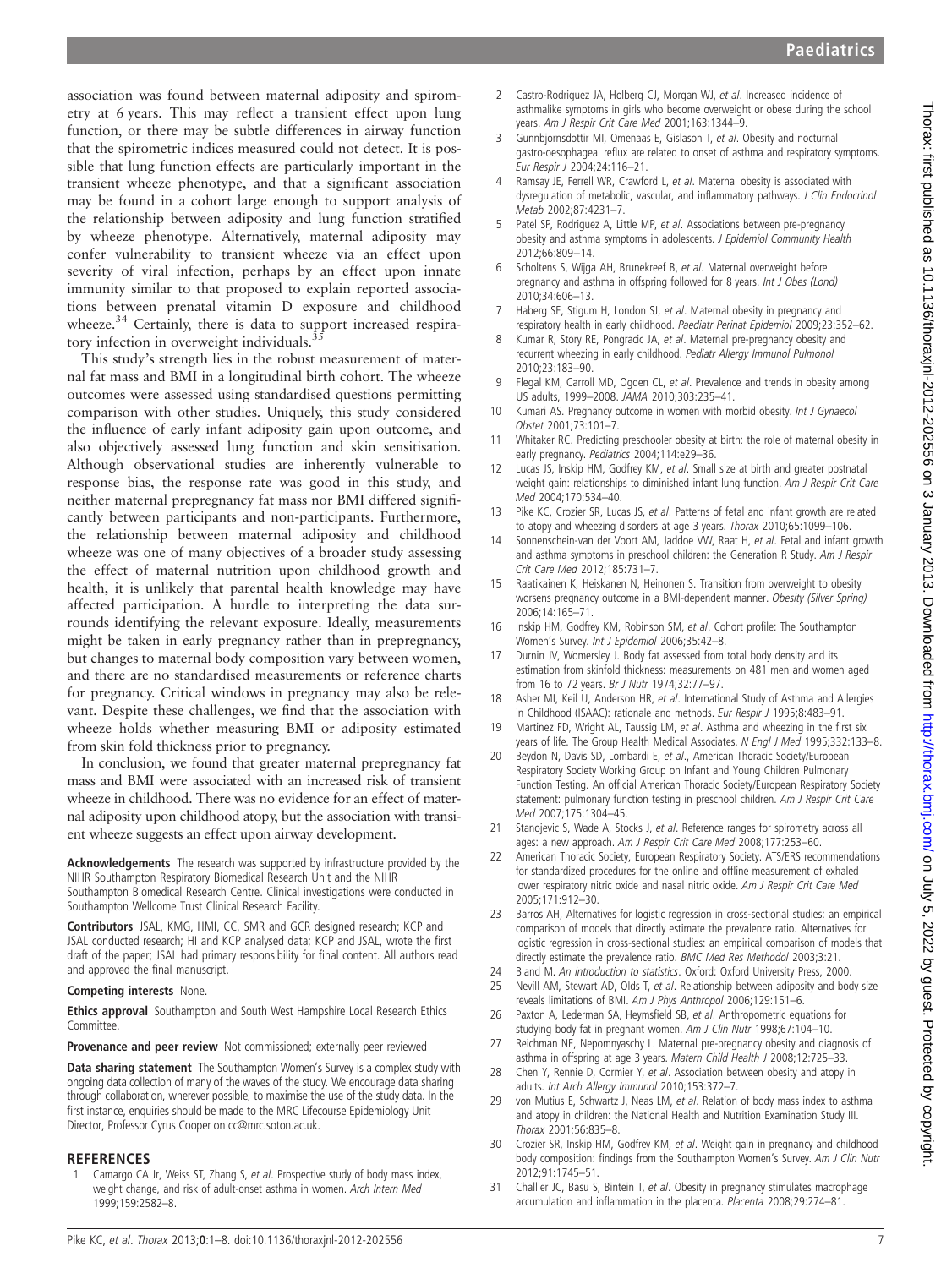## **Paediatrics**

- 32 Hendler I, Blackwell SC, Mehta SH, et al. The levels of leptin, adiponectin, and resistin in normal weight, overweight, and obese pregnant women with and without preeclampsia. Am J Obstet Gynecol 2005;193(3 Pt 2):979–83.
- 33 Tsuchiya T, Shimizu H, Horie T, et al. Expression of leptin receptor in lung: leptin as a growth factor. Eur J Pharmacol 1999;365:273–9.
- 34 Camargo CA Jr, Ingham T, Wickens K, et al. Cord-blood 25-hydroxyvitamin D levels and risk of respiratory infection, wheezing, and asthma. Pediatrics 2011;127:e180–7.
- 35 Jedrychowski W, Maugeri U, Flak E, et al. Predisposition to acute respiratory infections among overweight preadolescent children: an epidemiologic study in Poland. Public health 1998;112:189–95.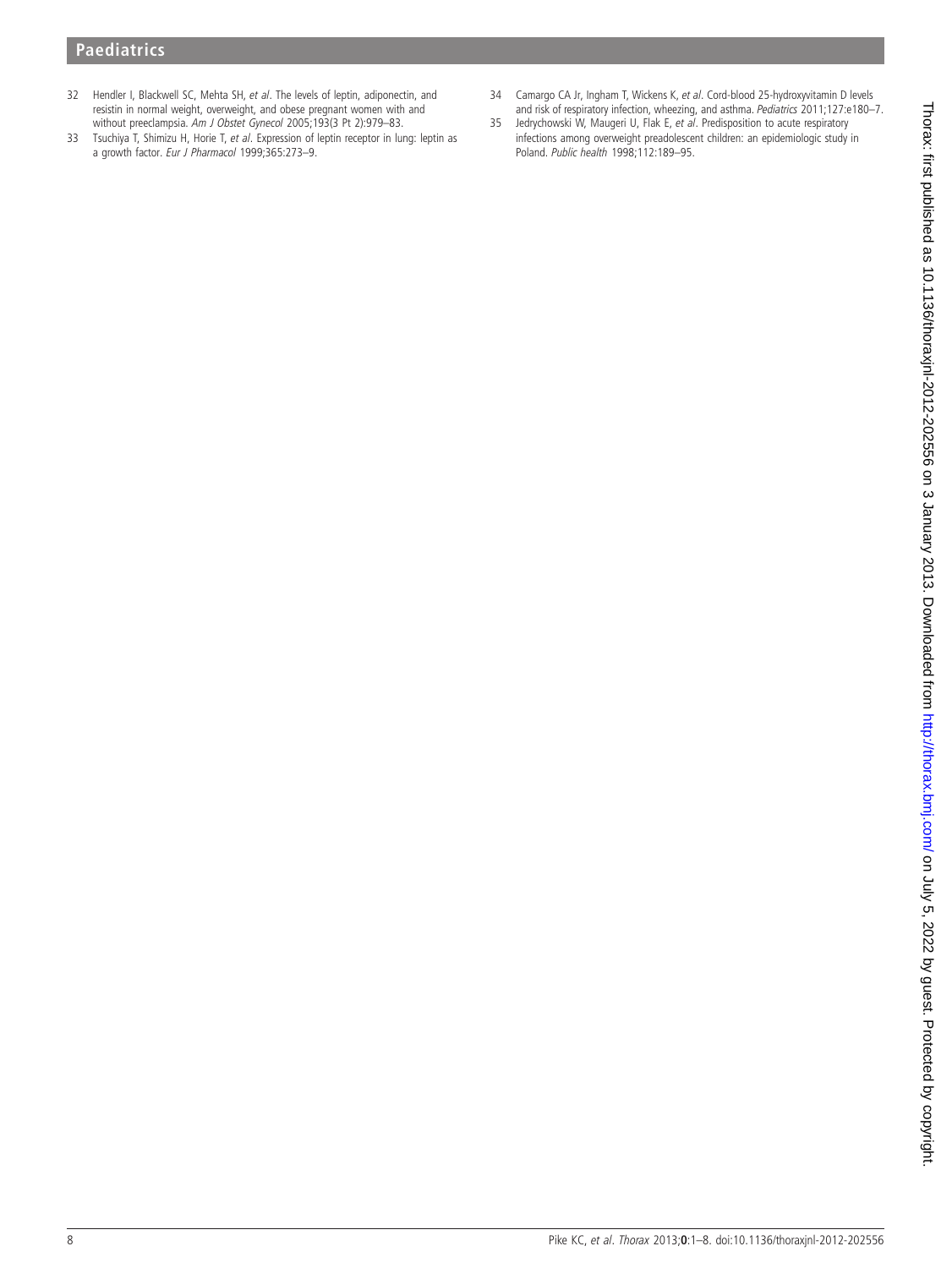## Methods

## Participants

Participants were mothers and their offspring from the Southampton Women's Survey.(1) Women aged 20-34 years were recruited during 1998-2002; those who became pregnant were followed through pregnancy and during their child's infancy and childhood. Women were interviewed and anthropometric measurements made at recruitment and, for those who became pregnant, at 11 and 34 weeks of pregnancy. Follow-up visits for all children occurred at 6, 12, 24 and 36 months. During 2006-2010 1529 children aged 6 years were invited for respiratory follow-up. Home-based questionnaire, skin test and spirometry data were collected from 940 children; 589 were lost to follow-up or declined participation. Participants were encouraged to attend the clinic for exhaled nitric oxide (eNO) testing, 596 did so but time and resources meant that not all participants attended. Maternal pre-pregnancy fat mass measurements were available for 927 women (98.6 %) and pre-pregnancy BMI measurements were available for 930 (98.9 %) (Figure 1). Parental consent was obtained and ethical approval was granted by the Southampton and South West Hampshire Local Research Ethics Committee (LREC Numbers 276/97, 307/97, 089/99, 06/Q1702/104).

#### Maternal anthropometry

Pre-pregnancy height and weight were measured using portable Seca 835 scales (Seca Ltd., Birmingham, UK) and Leicester stadiometer (Invicta Plastics Ltd., Leicester, UK). Biceps, triceps, suprailiac and subscapular skinfold thicknesses were measured with Harpenden 'John Bull' calipers (British Indicates Ltd., St Albans, UK). A standard protocol requiring three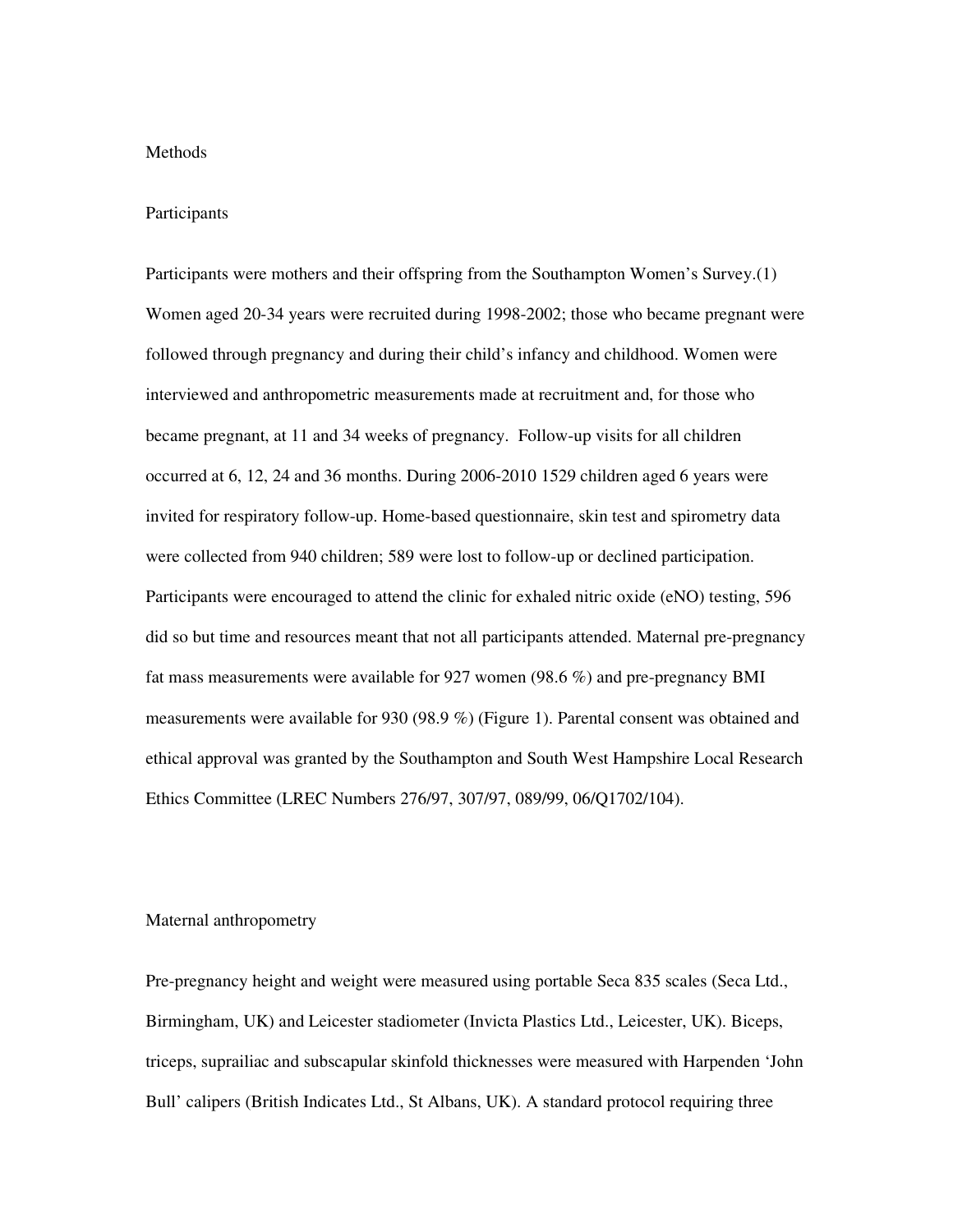readings within 10% was followed. BMI was calculated as weight  $(kg)/(height (m))^{2}$ . Fat mass was estimated from body weight and skinfolds using the Durnin and Womersley equation.(2) Analysis was limited to pre-pregnancy measurements as body composition equations are not validated in pregnancy.

## Childhood anthropometry

Research nurses measured subscapular skinfold thicknesses at birth and 6 months. Subscapular adiposity change conditional upon initial measurements was calculated using regression to account for exact age and regression to the mean. BMI at 3 years was calculated from height and weight and BMI aged 6 years was calculated similarly and the values converted to age and gender specific z-scores using the Child Growth Foundation 1990 Reference (London, UK).

## Atopy

Skin prick testing was conducted at age 6 years using cat, dog, house dust mite (*Dermatophagoides pteronyssinus*), egg, milk, grass and tree pollen allergens. A positive control of  $>3$ mm and negative control of 0mm was required. Any response  $\geq 3$  mm was considered evidence of atopy.

Childhood asthma and wheeze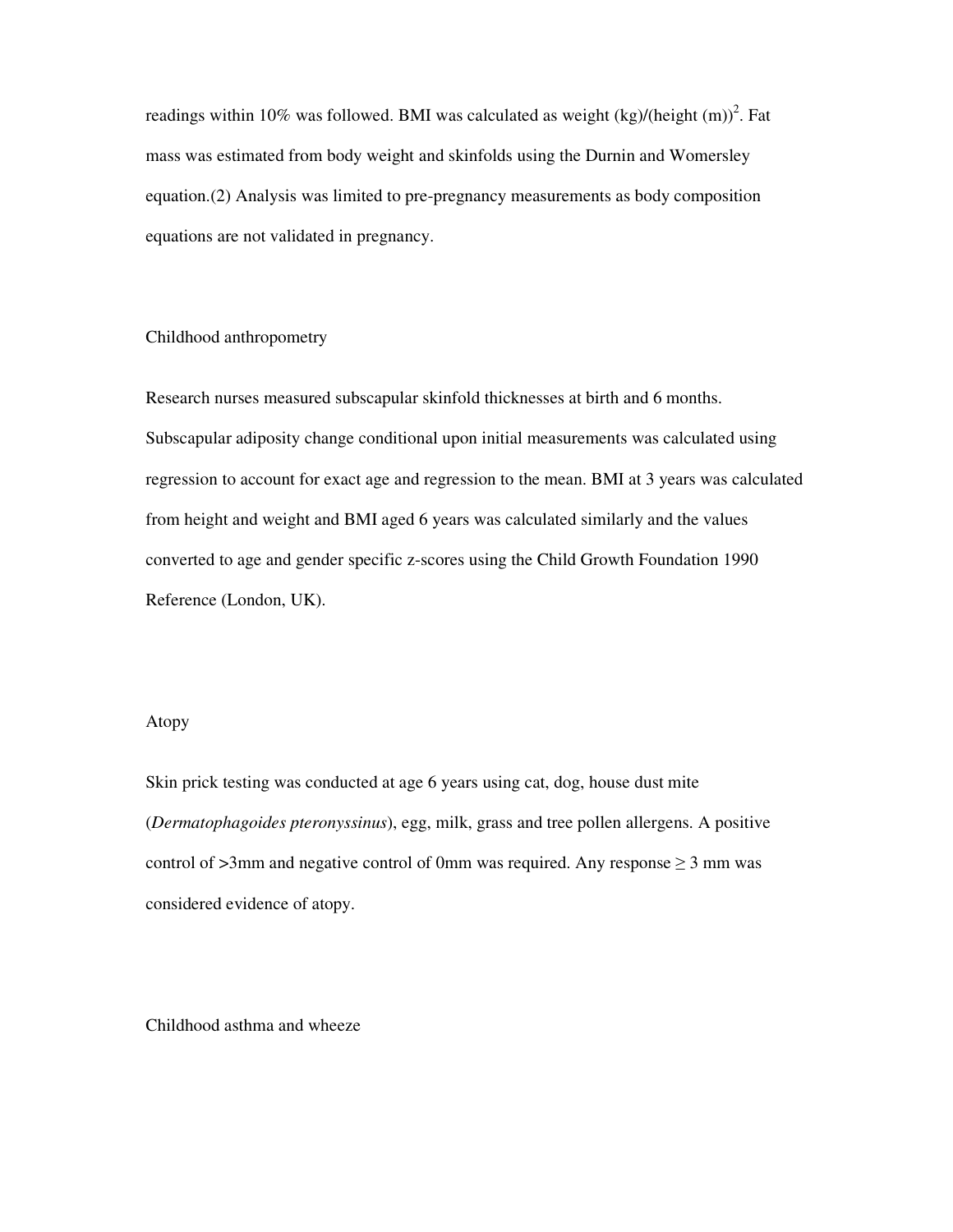Research nurses administered questions from the ISAAC core-questionnaire wheezingmodule.(3) Mothers were asked whether their child had 'ever been diagnosed with asthma by a doctor' or had experienced 'any episodes of chestiness associated with wheezing or whistling in his/her chest since they were last seen?' Children who had ever been diagnosed with asthma and had experienced asthma symptoms or received asthma medication within the last year were considered to have current asthma; those reported to wheeze within the last year were considered to have current wheeze. Questionnaire data obtained at 6, 12, 24 and 36 months were combined with that from 6 years to define wheeze phenotypes based upon those of the Tuscon Children's Respiratory Study.(4)

Transient wheeze: Wheeze at 6, 12, 24 or 36 months but no wheeze or asthma treatment at 6 years.

Persistent wheeze: Wheeze at 6, 12, 24 or 36 months plus wheeze or asthma treatment at 6 years.

Late-onset wheeze: No wheeze at 6, 12, 24 or 36 months plus wheeze or asthma treatment at 6 years.

Very few children had late-onset wheeze so the persistent and late-onset wheeze groups were combined.

#### Lung function

Spirometry was measured using a portable Koko spirometer with incentive software (KoKo v4; PDS Instrumentation; Louisville, USA). Testing was conducted according to ATS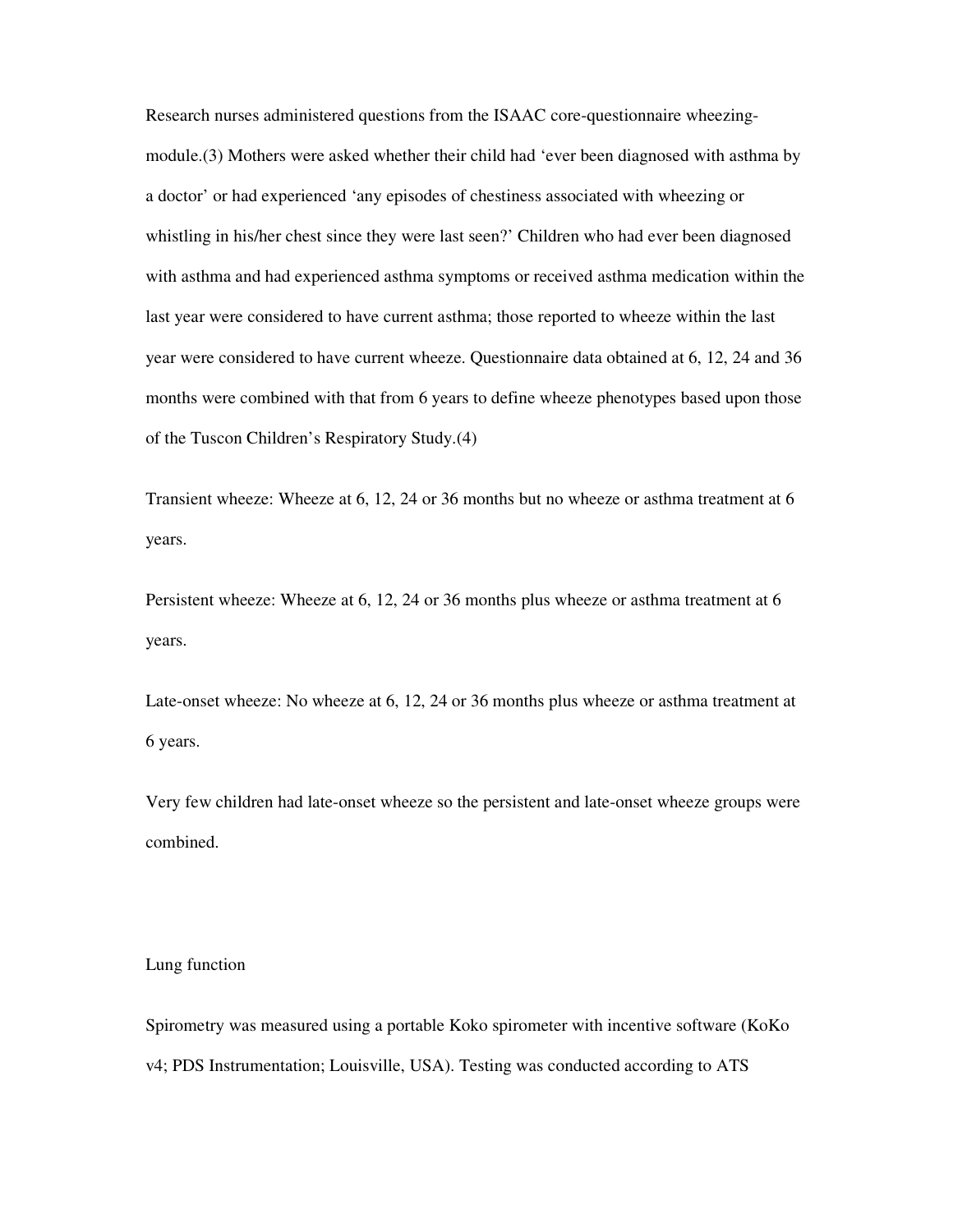guidelines, (5) although to avoid discomfort, without nose-clips. Spirometry indices were standardized for height, gender and age using the growing lungs reference.(6)

## Exhaled nitric oxide

Exhaled nitric oxide (eNO) was measured in children attending the clinic using a  $NIOX^{\circledcirc}$ chemiluminescence analyser (Aerocrine, Sweden). Measurement was according to ERS/ATS recommendations, during a controlled expiratory manoeuvre at 50 ml/sec.(7). A mean of three readings was calculated where possible. Values were normalized by inverse square root transformation then standardized. The sign was reversed so that high standardized scores represent high untransformed eNO values.

## Statistical methods

Relative risks for binary outcomes were modelled using poisson regression with robust variance; poisson regression being appropriate for common outcomes where odds ratios cannot be interpreted as relative risks.(8) Children with transient or persistent/late wheeze were compared to children who had never wheezed. As transient and persistent/late wheeze are mutually exclusive, members of each of these categories cannot be considered at risk of the opposite outcome. Linear regression was used for continuous outcomes. Relative risks and regression coefficients were expressed relative to 5 kg m<sup>-2</sup>change in BMI or 10 kg change in fat mass. Analyses were also conducted considering Maternal BMI as a discrete variable to classify women according to the world health organisation scheme as either normal weight (BMI 18.5-24.99), overweight (BMI 25-29.99) or obese (BMI  $\geq$  30)(9) and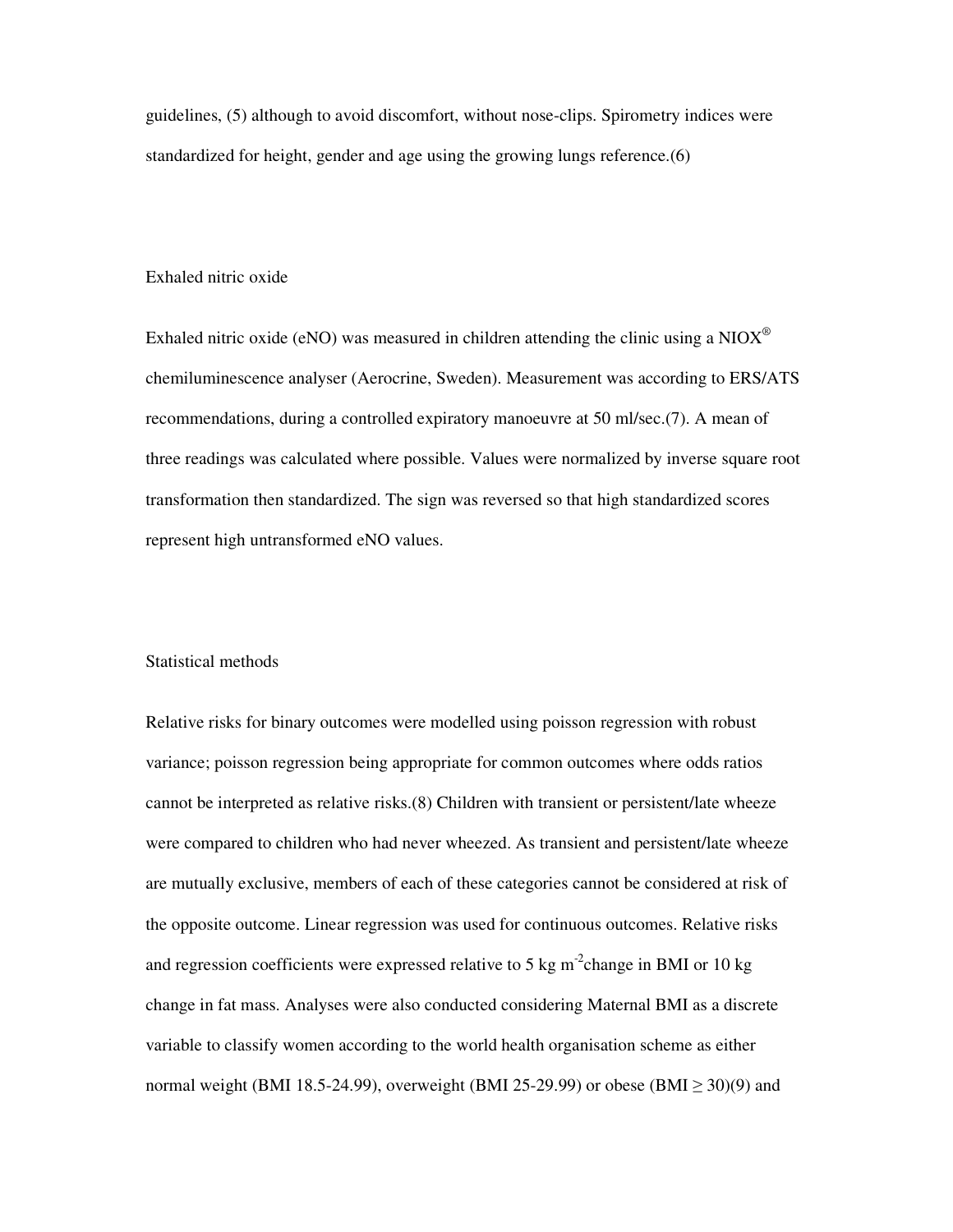considering maternal weight gain in pregnancy according to institute of medicine categories. (10)

Potential confounders identified *a priori* were*;* maternal age, height, parity, education, socioeconomic status, smoking in pregnancy, asthma, eczema, rhinitis, and atopy and child's gender, birthweight, gestation, and age at last breastfeed. Potential confounders were tested for association with each respiratory outcome. Model 1 included all variables associated with each outcome but excluded birth weight, gestation, adiposity gain in the first 6 months of life and the child's BMI at age 6 years as they may lie on the causal pathway. Model 2 included birthweight and gestation if they were significantly associated with the outcomes and further analyses were conducted adjusting for all significantly associated confounders (including birthweight and gestation) and infant adiposity gain (birth-6 months) (Model 3) and child's BMI aged 6 (Model 4).

Based upon effect sizes of approaching 5% seen in previous studies we estimated approaching 100% power to detect an increase in risk of this magnitude per kg maternal fat mass and of 80-100% per BMI unit dependent upon physiological outcome. Bonferroni correction was considered over-conservative as the analyses were designed *a priori* to test a limited number of hypotheses and not all the tests were independent(11). We focused our interest on results with P-values  $\leq 0.025$  and considered consistency of the findings in our interpretation. Stata<sup>®</sup> 11 (Stata Corp., College Station, TX) was used for all analyses.

## References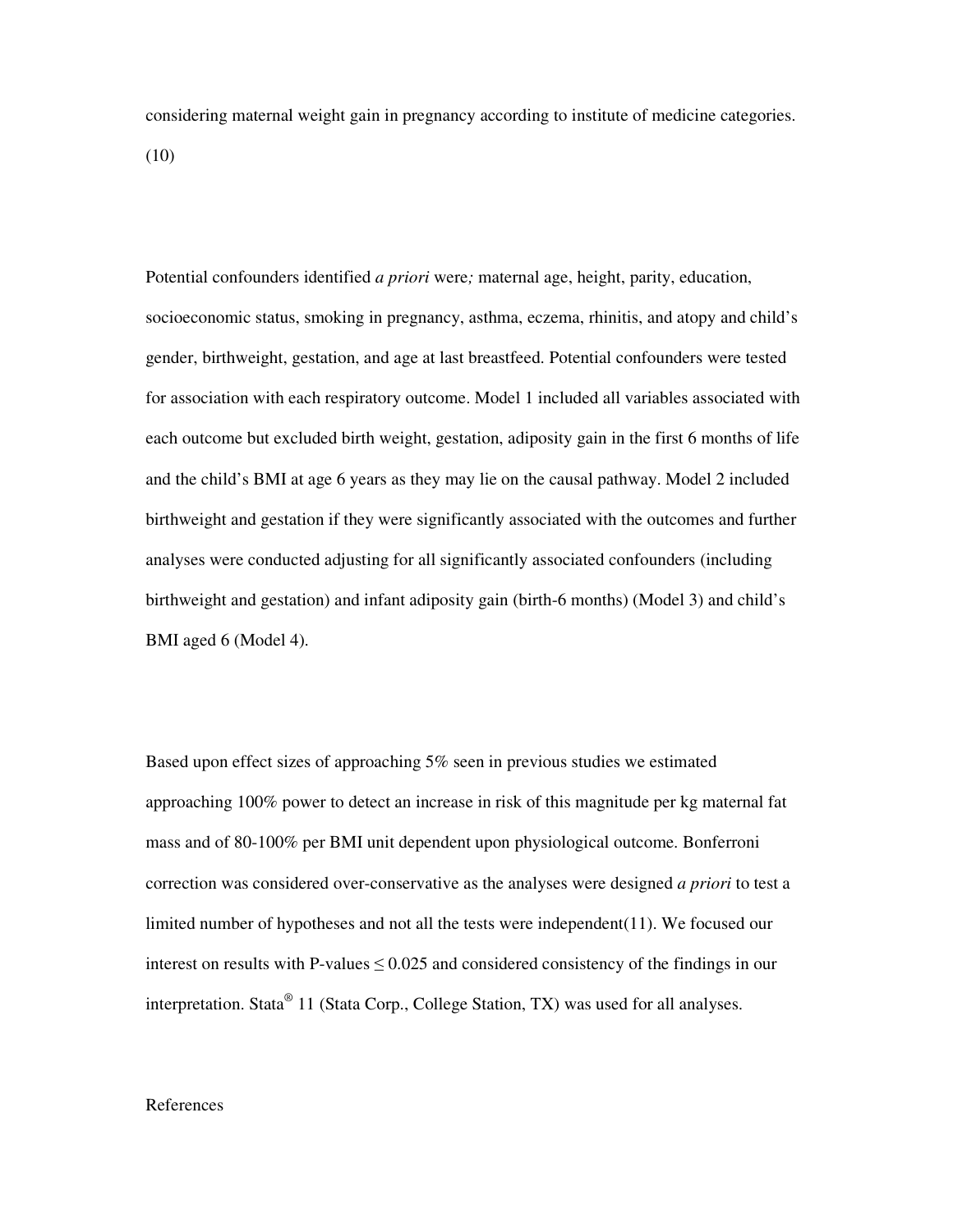1. Inskip HM, Godfrey KM, Robinson SM, Law CM, Barker DJ, Cooper C. Cohort profile: The Southampton Women's Survey. *Int J Epidemiol*. 2006;35(1):42-8.

2. Durnin JV, Womersley J. Body fat assessed from total body density and its estimation from skinfold thickness: measurements on 481 men and women aged from 16 to 72 years. *Br J Nutr*. 1974;32(1):77-97.

3. Asher MI, Keil U, Anderson HR, Beasley R, Crane J, Martinez F, Mitchell EA, Pearce N, Sibbald B, Stewart AW, Strachan D, Weiland SK, Williams HC. International Study of Asthma and Allergies in Childhood (ISAAC): rationale and methods. *Eur Respir J*. 1995;8(3):483-91.

4. Martinez FD, Wright AL, Taussig LM, Holberg CJ, Halonen M, Morgan WJ. Asthma and wheezing in the first six years of life. The Group Health Medical Associates. *N Engl J Med*. 1995;332(3):133-8.

5. Beydon N, Davis SD, Lombardi E, Allen JL, Arets HG, Aurora P, Bisgaard H, Davis GM, Ducharme FM, Eigen H, Gappa M, Gaultier C, Gustafsson PM, Hall GL, Hantos Z, Healy MJ, Jones MH, Klug B, Lødrup Carlsen KC, McKenzie SA, Marchal F, Mayer OH, Merkus PJ, Morris MG, Oostveen E, Pillow JJ, Seddon PC, Silverman M, Sly PD, Stocks J, Tepper RS, Vilozni D, Wilson NM; American Thoracic Society/European Respiratory Society Working Group on Infant and Young Children Pulmonary Function Testing. An official American Thoracic Society/European Respiratory Society statement: pulmonary function testing in preschool children. *Am J Respir Crit Care Med*. 2007;175(12):1304-45.

6. Stanojevic S, Wade A, Stocks J, Hankinson J, Coates AL, Pan H, Rosenthal M, Corey M, Lebecque P, Cole TJ. Reference ranges for spirometry across all ages: a new approach. *Am J Respir Crit Care Med*. 2008;177(3):253-60.

7. American Thoracic Society. European Respiratory Society. ATS/ERS recommendations for standardized procedures for the online and offline measurement of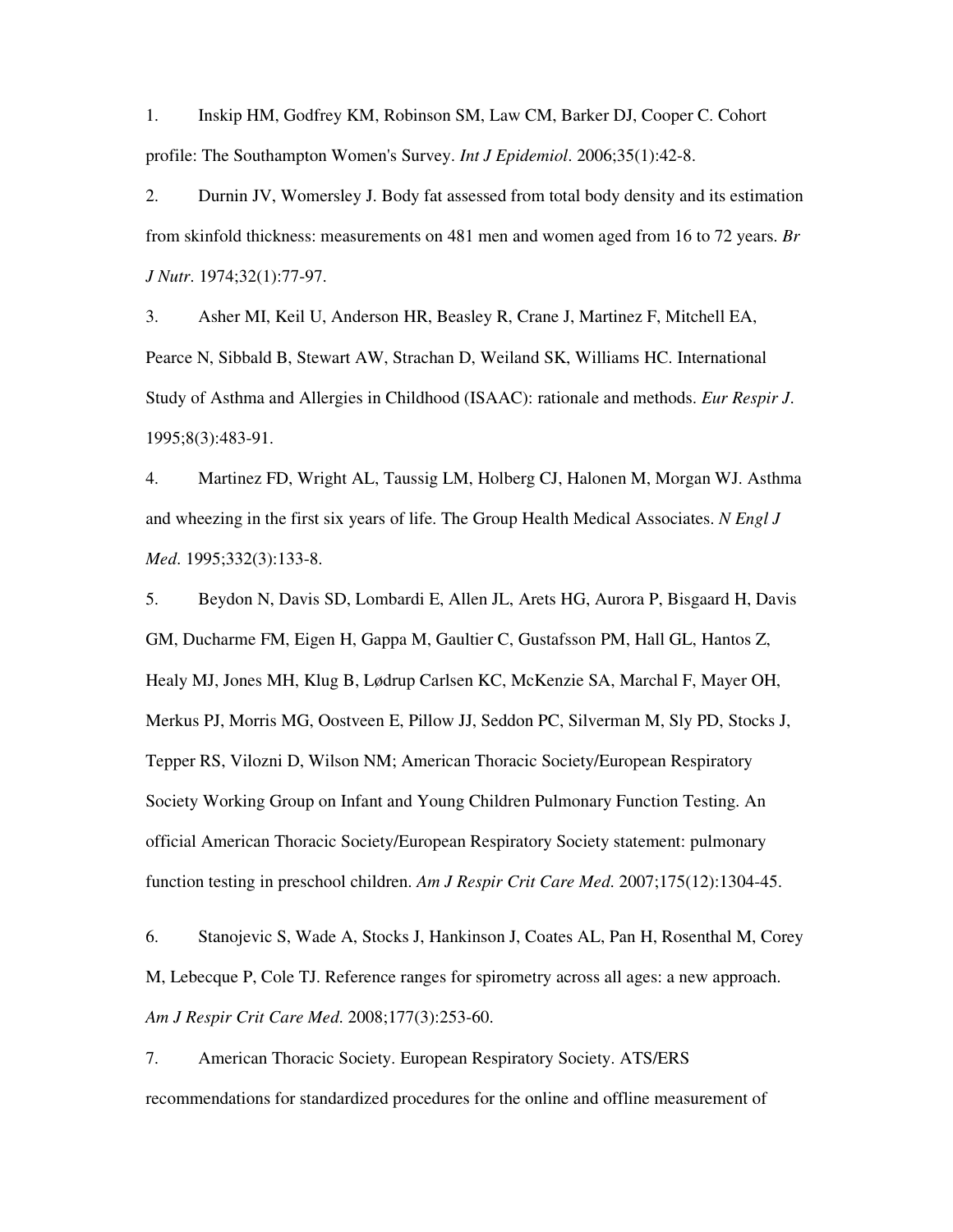exhaled lower respiratory nitric oxide and nasal nitric oxide, 2005. *Am J Respir Crit Care Med.* 2005;171(8):912-30.

8. Barros AH, Alternatives for logistic regression in cross-sectional studies: an empirical comparison of models that directly estimate the prevalence ratio. Alternatives for logistic regression in cross-sectional studies: an empirical comparison of models that directly estimate the prevalence ratio. *BMC Medical Research Methodology*. 2003;3:21.

9. World Health Organisation. *BMI Classification*.

http://www.who.int/bmi/index.jsp?introPage=intro\_3.html [last accessed April 2012].

10. Guidelines, C.t.R.I.P.W., I.o. Medicine, and N.R. Council, *Weight Gain During Pregnancy: Reexamining the Guidelines*, ed. K.M. Rasmussen and A.L. Yaktine2009: The National Academies Press.

11. Bland M. An introduction to statistics. Oxford: Oxford University Press; 2000.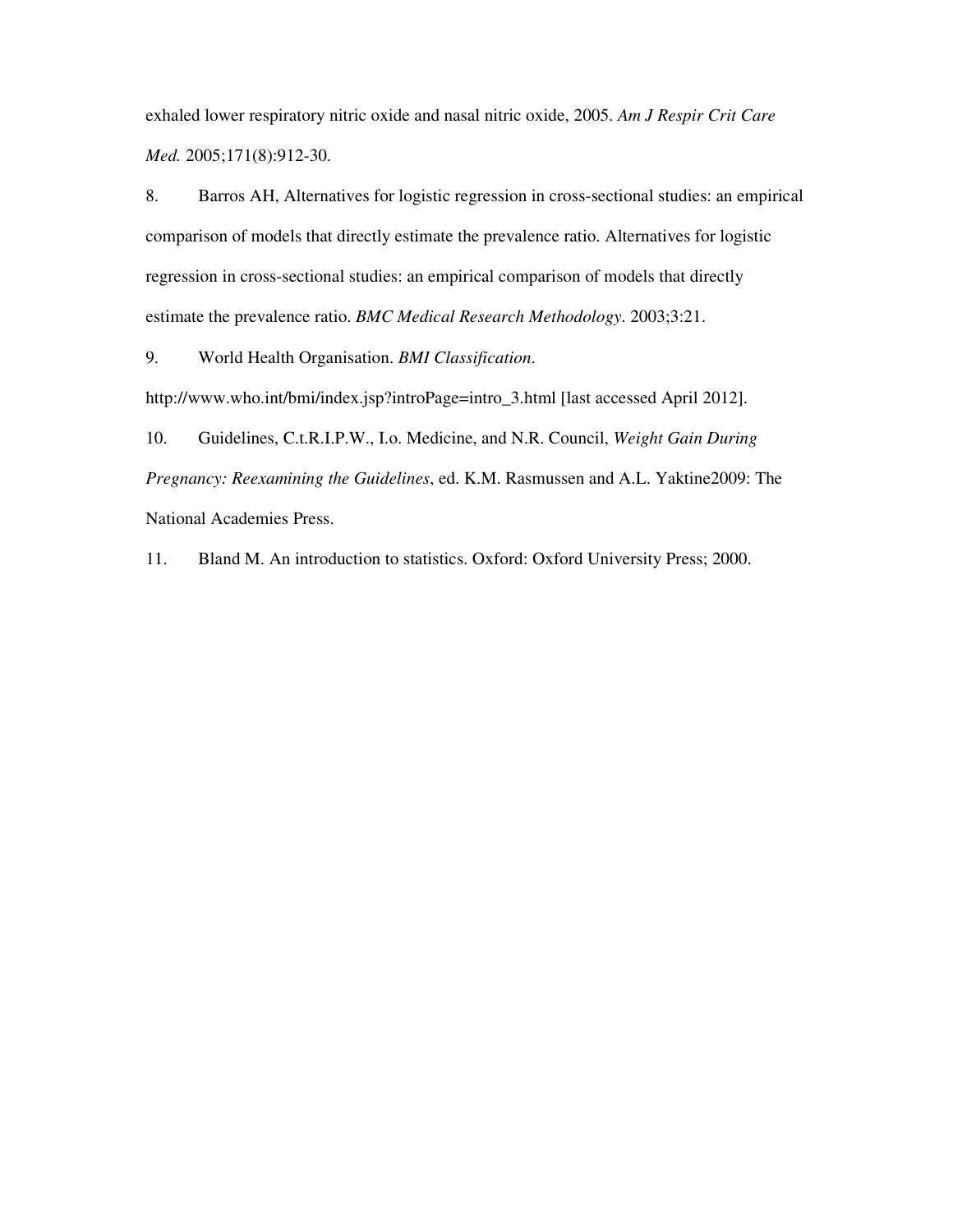|                                                               | Ever wheeze |                         |         | Ever asthma |                      |         |           | Current wheeze         |         | Current asthma |                             |         |
|---------------------------------------------------------------|-------------|-------------------------|---------|-------------|----------------------|---------|-----------|------------------------|---------|----------------|-----------------------------|---------|
| Institute of Medicine<br>Weight gain in<br>pregnancy category | <b>RR</b>   | (95% CI)                | P-value | <b>RR</b>   | (95% CI)             | P-value | <b>RR</b> | (95% CI)               | P-value | <b>RR</b>      | (95% CI)                    | P-value |
| Acceptable                                                    |             | Reference               |         |             |                      |         |           |                        |         |                |                             |         |
| Inadequate                                                    |             | $0.96$ $(0.82 - 1.13)$  | 0.65    | 0.97        | $(0.62 - 1.51)$      | 0.89    | 0.69      | $(0.40-1.20)$ 0.19     |         |                | $0.95$ $(0.55-1.64)$ $0.85$ |         |
| Excessive                                                     |             | $0.96$ $(0.84-1.09)$    | 0.49    |             | $0.88$ $(0.61-1.27)$ | 0.49    | 0.81      | $(0.55 - 1.21)$ $0.31$ |         |                | $0.86$ (0.55-1.35) $0.51$   |         |
|                                                               |             | <b>Transient wheeze</b> |         |             | Persistent wheeze    |         | Atopy     |                        |         |                |                             |         |
|                                                               | <b>RR</b>   | (95% CI)                | P-value | <b>RR</b>   | (95% CI)             | P-value | <b>RR</b> | (95% CI)               | P-value |                |                             |         |
| Acceptable                                                    |             | Reference               |         |             |                      |         |           |                        |         |                |                             |         |
| Inadequate                                                    |             | $1.00$ $(0.82-1.22)$    | 0.97    |             | $0.76$ $(0.51-1.15)$ | 0.19    | 0.97      | $(0.64 - 1.47)$ 0.89   |         |                |                             |         |
| Excessive                                                     |             | $0.97$ $(0.82 - 1.15)$  | 0.72    | 0.85        | $(0.62 - 1.16)$      | 0.30    | 1.07      | $(0.77-1.48)$ 0.69     |         |                |                             |         |

Table S1 Relationship between maternal weight gain in pregnancy and wheeze and atopy phenotypes at age 6 years

Adjusted for potential confounders significantly associated with the outcome, excluding child's birthweight, gestation.

Ever wheeze-maternal education, asthma and rhinitis, child's gender and age last breastfed; Ever asthma- maternal education, asthma and smoking in pregnancy, and child's gender; Current wheeze-maternal education, asthma and atopy; Current asthma-maternal education and asthma; Transient wheezematernal height, parity, asthma and rhinitis, child's gender and age last breastfed; Persistent wheeze-maternal education, asthma and rhinitis and child's gender; Atopy-maternal social class, asthma and atopy, and child's gender.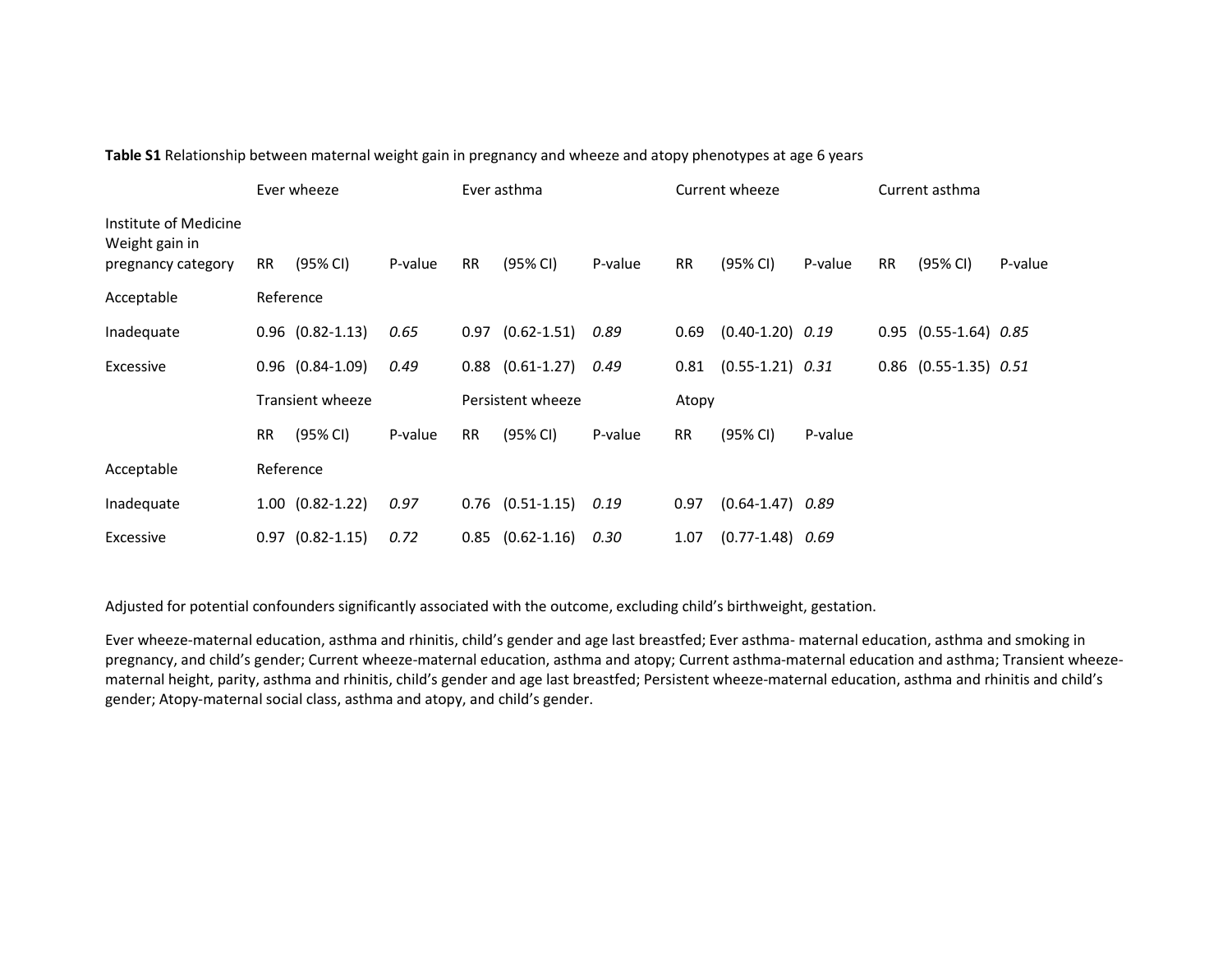|                                                               | Ever wheeze |                         |         | Ever asthma |                      |         | Current wheeze |                      |                | Current asthma |                       |         |
|---------------------------------------------------------------|-------------|-------------------------|---------|-------------|----------------------|---------|----------------|----------------------|----------------|----------------|-----------------------|---------|
| Institute of Medicine<br>Weight gain in<br>pregnancy category | <b>RR</b>   | (95% CI)                | P-value | <b>RR</b>   | (95% CI)             | P-value | <b>RR</b>      | (95% CI)             | P-value        | <b>RR</b>      | (95% CI)              | P-value |
| Acceptable                                                    | Reference   |                         |         |             |                      |         |                |                      |                |                |                       |         |
| Inadequate                                                    |             | $0.98$ $(0.83-1.16)$    | 0.83    |             | $1.15$ $(0.71-1.84)$ | 0.57    | 0.80           | $(0.46-1.40)$ 0.44   |                |                | 1.24 (0.70-2.22) 0.46 |         |
| Excessive                                                     |             | $0.96$ $(0.84-1.09)$    | 0.54    |             | $0.99$ $(0.67-1.46)$ | 0.96    | 0.83           | $(0.55 - 1.26)$ 0.38 |                |                | 1.05 (0.64-1.71) 0.85 |         |
|                                                               |             | <b>Transient wheeze</b> |         |             | Persistent wheeze    |         |                | Atopy                |                |                |                       |         |
|                                                               | <b>RR</b>   | (95% CI)                | P-value | <b>RR</b>   | (95% CI)             | P-value | <b>RR</b>      | (95% CI)             | P-value        |                |                       |         |
| Acceptable                                                    |             | Reference               |         |             |                      |         |                |                      |                |                |                       |         |
| Inadequate                                                    |             | $0.99$ $(0.80-1.22)$    | 0.90    | 0.91        | $(0.60 - 1.39)$      | 0.67    | 0.93           | $(0.59-1.46)$ 0.75   |                |                |                       |         |
| Excessive                                                     |             | $0.95$ $(0.80-1.12)$    | 0.54    |             | $0.94$ $(0.67-1.31)$ | 0.71    | 1.05           | $(0.64 - 1.71)$ 0.85 |                |                |                       |         |
|                                                               | Ever wheeze |                         |         | Ever asthma |                      |         | Current wheeze |                      | Current asthma |                |                       |         |

Table S2 Relationship between maternal weight gain in pregnancy and wheeze and atopy phenotypes at age 6 years

Adjusted for infant adiposity gain between birth and 6 months and potential confounders significantly associated with the outcome (listed below) including child's birthweight and gestation.

Ever wheeze-maternal education, asthma and rhinitis, child's gender, age last breastfed and gestation; Ever asthma- maternal education, asthma, smoking in pregnancy and parity, child's gender and gestation; Current wheeze-maternal education, asthma and atopy, child's gender and gestation; Current asthma-maternal education and asthma, and child's gestation; Transient wheeze-maternal height, parity, asthma and rhinitis, child's gender, age last breastfed and gestation; Persistent wheeze-maternal education, asthma and rhinitis, child's gender and gestation; Atopy-maternal social class, asthma andatopy, and child's gender.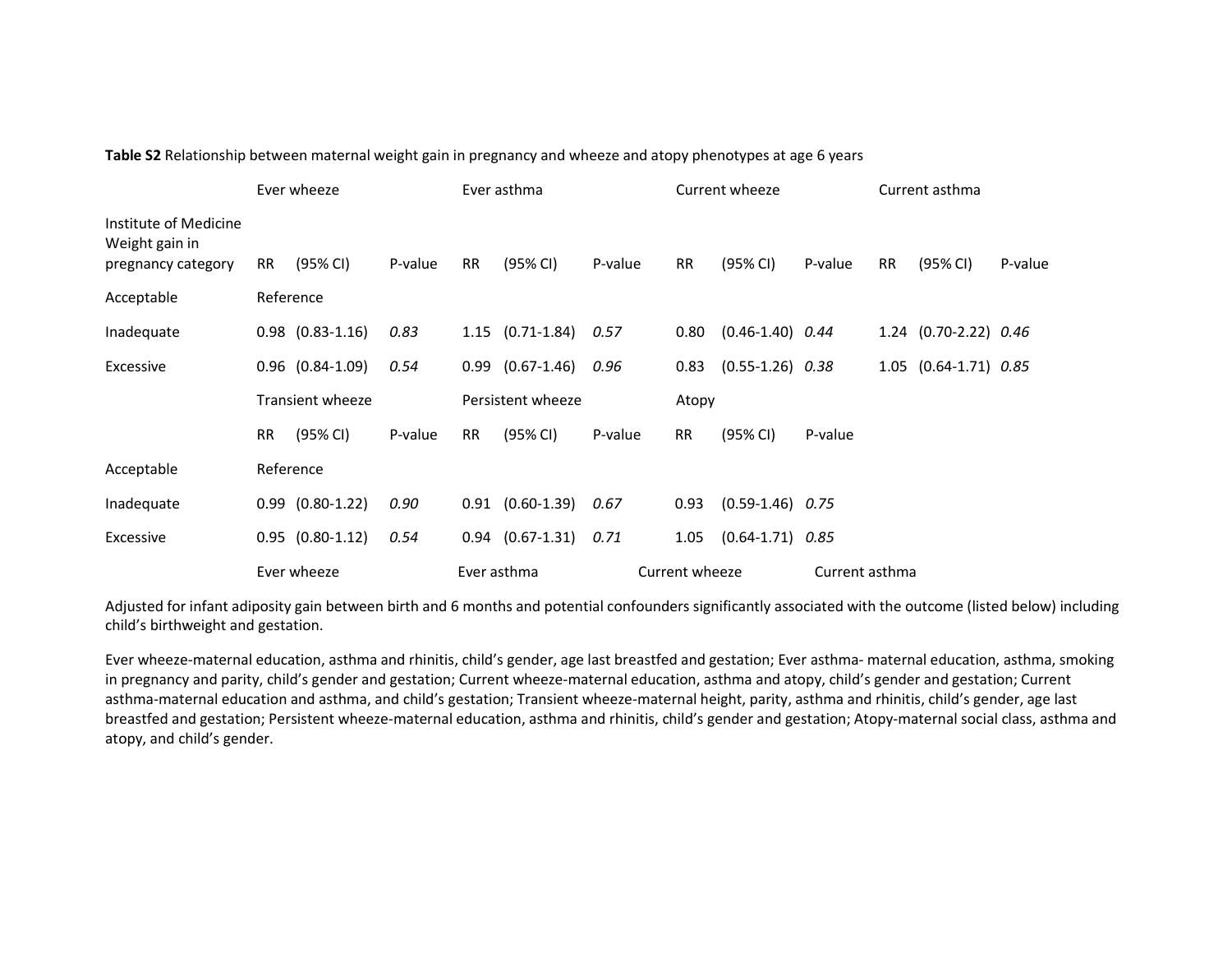|                                           |        | Unadjusted analysis                                              |           |            | Model 1  |                                                                    |           | Model 2    |         |                                                               |           |            |
|-------------------------------------------|--------|------------------------------------------------------------------|-----------|------------|----------|--------------------------------------------------------------------|-----------|------------|---------|---------------------------------------------------------------|-----------|------------|
|                                           | Beta   | (95% CI)                                                         | P-value n |            | Beta     | (95% CI)                                                           | P-value n |            | Beta    | (95% CI)                                                      | P-value n |            |
| $FEV1$ z-score                            | 0.0606 | $(-0.0067, 0.1278)$ $0.08$                                       |           | 795        | 0.0541   | $(-0.0122, 0.1203)$ $0.11$                                         |           | 795        | 0.0329  | $(-0.0347, 0.1006)$ $0.34$                                    |           | 787        |
| FVC z-score                               | 0.0699 | $(-0.0069, 0.1468)$ $0.07$                                       |           | 795        | 0.0564   | $(-0.0218, 0.1345)$ $0.16$                                         |           | 767        | 0.0564  | $(-0.0218, 0.1345)$ $0.16$                                    |           | 767        |
| $FEF25-75%$ z-score<br>$FEV1/FVC$ z-score | 0.0396 | $(-0.0451, 0.1242)$ $0.36$<br>$-0.0132$ $(-0.0885, 0.0621)$ 0.73 |           | 795<br>795 | 0.0436   | $(-0.0410, 0.1281)$ $0.31$<br>$-0.0111$ $(-0.0879, 0.0656)$ $0.78$ |           | 795<br>767 | 0.0318  | $(-0.0529,$<br>0.1166<br>$-0.0111$ $(-0.0879, 0.0656)$ $0.78$ | 0.46      | 795<br>767 |
| Exhaled nitric oxide                      |        | $-0.0501$ $(-0.1490, 0.0487)$ $0.32$                             |           | 484        | $-0.051$ | $(-0.1480, 0.0460)$ $0.30$                                         |           | 478        |         | $-0.0510$ $(-0.1480, 0.0460)$ $0.30$                          |           | 478        |
|                                           |        |                                                                  |           |            | Model 3  |                                                                    |           |            | Model 4 |                                                               |           |            |
|                                           |        |                                                                  |           |            | Beta     | (95% CI)                                                           | P-value n |            | Beta    | (95% CI)                                                      | P-value n |            |
| $FEV1$ z-score                            |        |                                                                  |           |            | 0.0245   | $(-0.0456, 0.0946)$ $0.49$                                         |           | 724        | 0.0219  | $(-0.0482, 0.0921)$ $0.54$                                    |           | 787        |
| FVC z-score                               |        |                                                                  |           |            | 0.0565   | $(-0.0238, 0.1367)$ 0.17                                           |           | 715        | 0.0274  | $(-0.0542, 0.1089) 0.51$                                      |           | 767        |
| $FEF25-75%$ z-score                       |        |                                                                  |           |            | 0.0240   | $(-0.0638, 0.1119)$ $0.59$                                         |           | 727        | 0.0437  | $(-0.0452, 0.1327)$ $0.33$                                    |           | 795        |
| $FEV1/FVC$ z-score                        |        |                                                                  |           |            |          | $-0.0257$ $(-0.1041, 0.0528)$ 0.52                                 |           | 715        | 0.0087  | $(-0.0720, 0.0893)$ $0.83$                                    |           | 767        |
| Exhaled nitric oxide                      |        |                                                                  |           |            |          | $-0.0604$ $(-0.1618, 0.0409)$ $0.24$                               |           | 435        |         | $-0.0483$ $(-0.1482, 0.0517)$ 0.34                            |           | 478        |

Table S3 Relationship between maternal pre-pregnancy BMI and nitric oxide and lung function in the offspring at age 6 years

Regression coefficient represents change in outcome per 5 kg m<sup>-2</sup>unit of maternal pre-pregnancy BMI.

Model 1 Adjusted for potential confounders significantly associated with the outcome, excluding child's birthweight and gestation.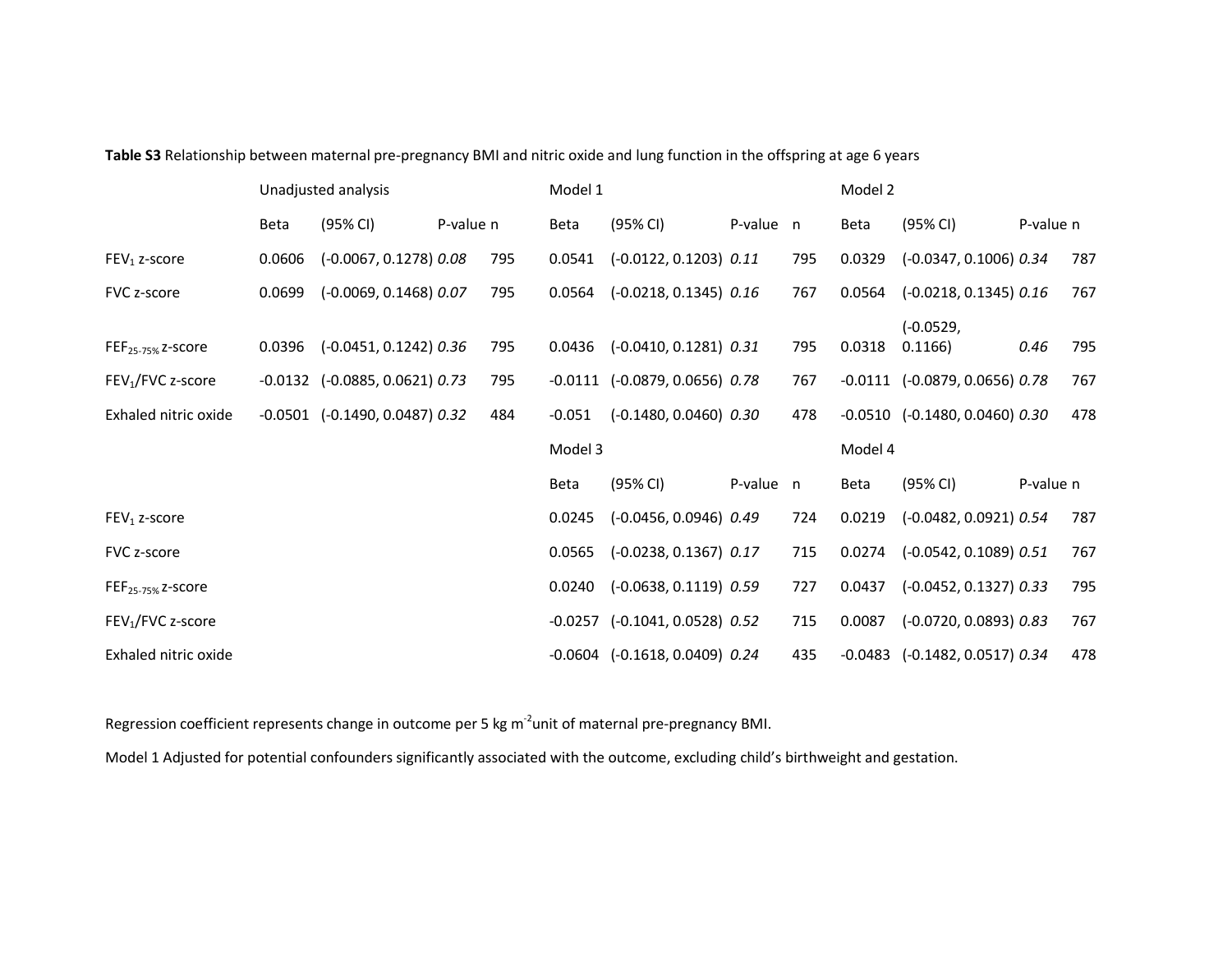FEV<sub>1</sub>-child's gender; FVC-maternal smoking in pregnancy and rhinitis, and child's gender; FEF<sub>25-75%</sub> maternal parity and child's gender; FEV<sub>1</sub>/FVC-maternal rhinitis, eczema, smoking in pregnancy and parity; eNO-maternal height, asthma and eczema.

Model 2 adjusted for potential confounders significantly associated with the outcome, including child's birthweight and gestation.

FEV<sub>1</sub>-maternal height, and child's gender and birthweight; FVC-maternal smoking in pregnancy and rhinitis, and child's gender; FEF<sub>25-75%</sub>-maternal parity and child's gender and gestation; FEV<sub>1</sub>/FVC-maternal rhinitis, eczema, smoking in pregnancy and parity; eNO-maternal height, asthma and eczema.

Model 3 adjusted for increase in adiposity between birth and 6 months and potential confounders significantly associated with the outcome including child's birthweight and gestation (listed in Model 2).

Model 4 adjusted for child's BMI at age 6 years and potential confounders significantly associated with the outcome including child's birthweight and gestation (listed in Model 2).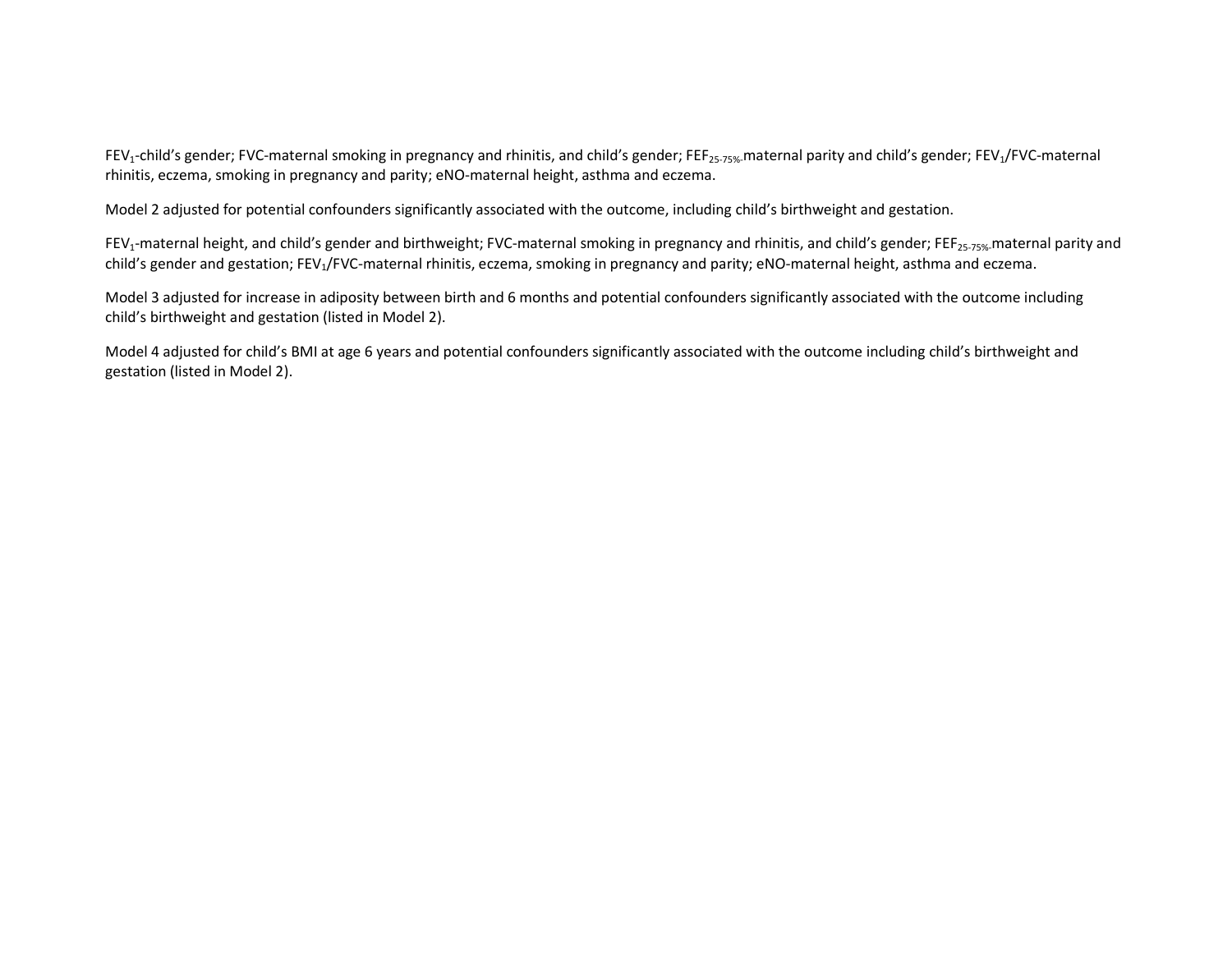|                   | Unadjusted analysis |              |           | Model 1 |            |              |           |     | Model 2 |              |         |     |  |
|-------------------|---------------------|--------------|-----------|---------|------------|--------------|-----------|-----|---------|--------------|---------|-----|--|
| Outcome           | <b>RR</b>           | (95% CI)     | P-value n |         | RR         | (95% CI)     | P-value n |     | RR      | (95% CI)     | P-value | n   |  |
| Ever wheeze       | 1.05                | (1.00, 1.11) | 0.07      | 853     | 1.03       | (0.98, 1.08) | 0.25      | 829 | 1.03    | (0.98, 1.09) | 0.22    | 829 |  |
| Ever asthma       | 1.15                | (1.00, 1.32) | 0.05      | 856     | 1.09       | (0.94, 1.26) | 0.25      | 834 | 1.10    | (0.95, 1.27) | 0.22    | 834 |  |
| Current wheeze    | 1.06                | (0.92, 1.23) | 0.41      | 856     | 1.04       | (0.88, 1.22) | 0.66      | 750 | 1.05    | (0.89, 1.24) | 0.55    | 750 |  |
| Current asthma    | 1.14                | (0.97, 1.34) | 0.12      | 856     | 1.09       | (0.93, 1.29) | 0.29      | 847 | 1.10    | (0.93, 1.30) | 0.26    | 847 |  |
| Transient wheeze  | 1.04                | (0.98, 1.12) | 0.21      | 716     | 1.03       | (0.96, 1.10) | 0.40      | 693 | 1.03    | (0.96, 1.10) | 0.38    | 693 |  |
| Persistent wheeze | 1.16                | (1.02, 1.33) | 0.02      | 491     | 1.14       | (1.00, 1.29) | 0.05      | 484 | 1.14    | (1.01, 1.30) | 0.04    | 484 |  |
| Atopy             | 0.95                | (0.82, 1.10) | 0.50      | 633     | 1.01       | (0.87, 1.18) | 0.87      | 551 | 1.01    | (0.87, 1.18) | 0.87    | 551 |  |
|                   |                     |              |           |         | Model 3    |              |           |     |         |              |         |     |  |
|                   |                     |              |           |         |            |              |           |     | Model 4 |              |         |     |  |
|                   |                     |              |           |         | ${\sf RR}$ | (95% CI)     | P-value   | n   | RR      | (95% CI)     | P-value | n   |  |
| Ever wheeze       |                     |              |           |         | 1.02       | (0.96, 1.08) | 0.51      | 785 | 1.02    | (0.97, 1.08) | 0.39    | 827 |  |
| Ever asthma       |                     |              |           |         | 1.04       | (0.89, 1.22) | 0.61      | 787 | 1.08    | (0.93, 1.26) | 0.31    | 833 |  |
| Current wheeze    |                     |              |           |         | 1.06       | (0.88, 1.27) | 0.53      | 712 | 1.06    | (0.89, 1.27) | 0.49    | 748 |  |
| Current asthma    |                     |              |           |         | 1.07       | (0.89, 1.29) | 0.45      | 800 | 1.11    | (0.93, 1.33) | 0.25    | 845 |  |
| Transient wheeze  |                     |              |           |         | 1.02       | (0.94, 1.09) | 0.69      | 656 | 1.01    | (0.95, 1.09) | 0.69    | 691 |  |
| Persistent wheeze |                     |              |           |         | 1.10       | (0.96, 1.27) | 0.16      | 461 | 1.14    | (1.00, 1.30) | 0.05    | 484 |  |

Table S4 Relationship between infant adiposity gain and wheeze and atopy phenotypes at age 6 years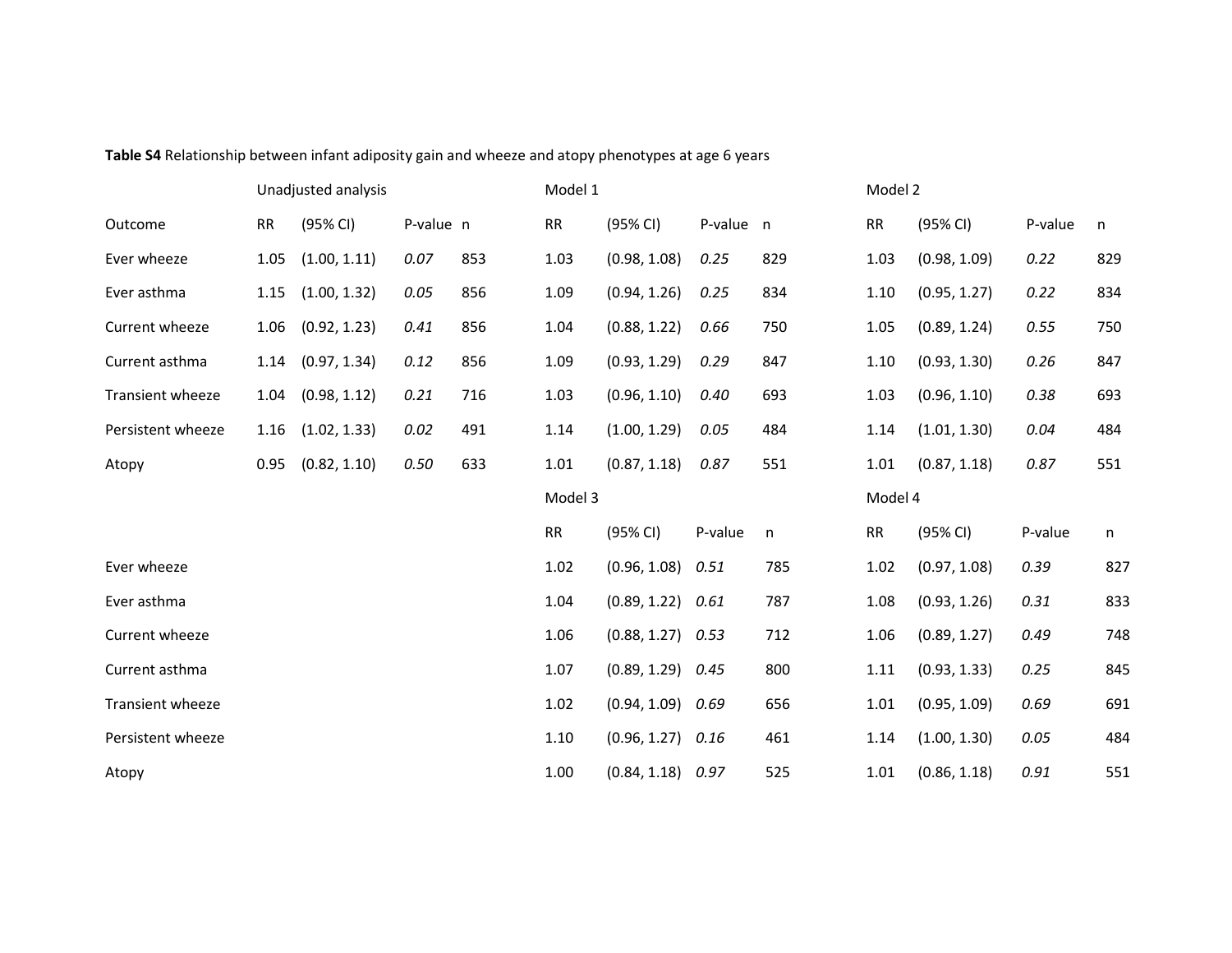Relative risk represents change in outcome per SD of infant adiposity gain between birth and 6 months.

Model 1 Adjusted for potential confounders significantly associated with the outcome, excluding child's birthweight, gestation.

Ever wheeze-maternal education, asthma and rhinitis, child's gender and age last breastfed; Ever asthma- maternal education, asthma and smoking in pregnancy, and child's gender; Current wheeze-maternal education, asthma and atopy; Current asthma-maternal education and asthma; Transient wheezematernal height, parity, asthma and rhinitis, child's gender and age last breastfed; Persistent wheeze-maternal education, asthma and rhinitis and child's gender; Atopy-maternal social class, asthma and atopy, and child's gender.

Model 2 adjusted for potential confounders significantly associated with the outcome, including child's birthweight, gestation.

Ever wheeze-maternal education, asthma and rhinitis, child's gender, age last breastfed and gestation; Ever asthma- maternal education, asthma, smoking in pregnancy and parity, child's gender and gestation; Current wheeze-maternal education, asthma and atopy, child's gender and gestation; Current asthma-maternal education and asthma, and child's gestation; Transient wheeze-maternal height, parity, asthma and rhinitis, child's gender, age last breastfed and gestation; Persistent wheeze-maternal education, asthma and rhinitis, child's gender and gestation; Atopy-maternal social class, asthma andatopy, and child's gender.

Model 3 adjusted for child's BMI at age 3 years and potential confounders significantly associated with the outcome (listed in Model 2) including child'sbirthweight and gestation.

Model 4 adjusted for child's BMI at age 6 years and potential confounders significantly associated with the outcome including child's birthweight and gestation (listed in Model 2).